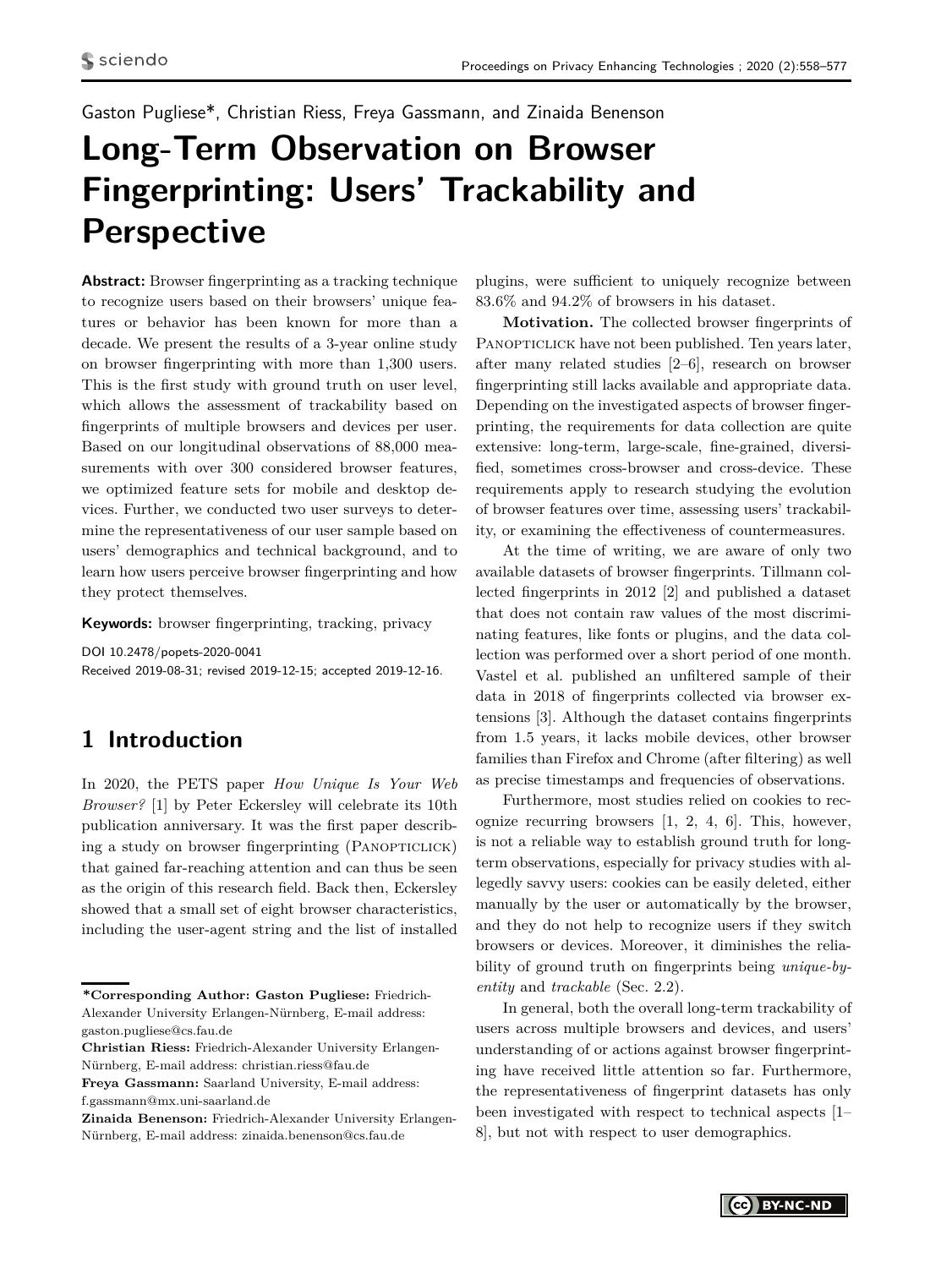Finally, the impact of participation in the studies on users' perception of fingerprinting remains unknown.

**Research Questions.** Based on the considerations above, we present a 3-year online study with the goals to collect longitudinal fingerprint data and to investigate the users' perspective on browser fingerprinting for the first time. Our data collection (Sec. [3\)](#page-4-0) establishes ground truth on user level instead of browser or device level. Thereby, we can link fingerprints to individual study participants over longer periods of time without relying on the persistence of client-side identifiers and regardless of the number of devices or browsers they used. Furthermore, we conducted two user surveys to determine the demographic representativeness of our user sample and to understand the users' perception of browser fingerprinting, the role of their study participation on this perception, and their protection measures. We aim to answer the following research questions:

- **RQ1:** How trackable are users based on their browser fingerprints regardless of the number of browsers and devices in use?
- **RQ2:** How do different feature sets perform regarding fingerprint stability and trackability of users?
- **RQ3:** Do demographics of users, as well as their technical background, privacy concerns and privacy behavior, correlate with their trackability?
- **RQ4:** How do users perceive browser fingerprinting, what is the role of study participation in this perception, and which countermeasures do they apply?

**Hypotheses.** For RQ3, we formulate the following six hypotheses, here combined into one sentence for brevity. **H1-6:** The following user characteristics are related to their trackability: (1) age, (2) gender, (3) education level, (4) computer science background, (5) privacy behavior, (6) privacy concerns.

**Contributions.** The main contributions of this paper cover technical findings as well as insights in users' perception of browser fingerprinting based on quantitative and qualitative analyses:

- 1. We present a novel long-term study on browser fingerprinting with ground truth on user level. Between 2016–2019, we collected 88,088 measurements of 305 browser features of 1,304 participants (Sec. [3\)](#page-4-0).
- 2. We present two online surveys with study participants to assess their demographic characteristics and thus the representativeness of our sample as well as to study participants' privacy behavior, comprehension of browser fingerprinting, and applied countermeasures (Sec. [3.2,](#page-6-0) [5,](#page-9-0) and [6\)](#page-11-0).

<span id="page-1-0"></span>

**Fig. 1.** Systemized workflow for browser fingerprinting

- 3. We present a simple, yet effective approach for optimizing feature sets towards different metrics (e.g., stability of fingerprints) for desktop and mobile devices. Further, we introduce *feature stemming* as a way to improve feature stability, e.g., by stripping off version substrings (Sec. [4\)](#page-6-1).
- 4. We make a dataset of our long-term study available for research purposes (Sec. [7\)](#page-14-0).

## <span id="page-1-1"></span>**2 Background**

A fingerprint is "a set of information elements that identifies a device or application instance" and fingerprinting is the "process of uniquely identifying" these entities [\[9\]](#page-16-6). For browser fingerprinting, these information elements (features) can be obtained *passively* from the client HTTP headers (e.g., user-agent string or language), and *actively* using a client-side script to collect information like screen resolution or plugins. Unlike cookies which are *stateful* identifiers stored on the client side, fingerprinting is considered a *stateless* tracking technique [\[10\]](#page-16-7).

In the following, we review concepts and terminology of browser fingerprinting, and we provide an overview of studies that collected browser fingerprinting data since 2009 (Table [1\)](#page-3-0).

### **2.1 Evaluating Browser Fingerprints**

[Figure 1](#page-1-0) shows a workflow for browser fingerprinting: *(1)* The browser features that shall be collected are **defined** and the fingerprint script is implemented for the client and server side. *(2)* The fingerprint script is deployed to **collect** the clients' browser features. If ap-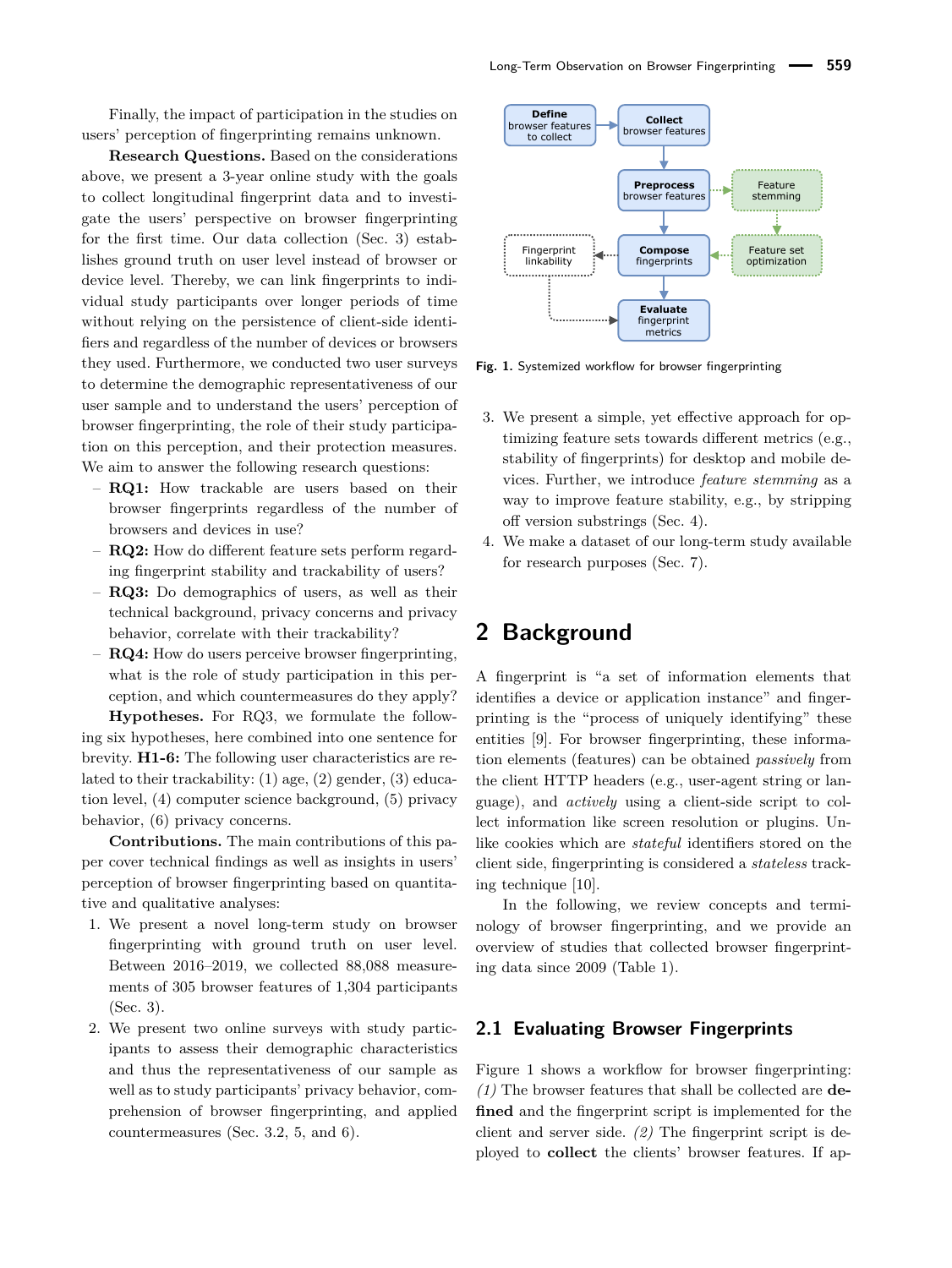plicable, these features are enriched with further stateful identifiers (e.g., cookies, session ID after authentication, personalized token in URL). Depending on the type of ground truth, a fingerprint can be linked to either an individual browser instance, device, or even user. *(3)* The collected browser features are **preprocessed** which may include *normalization* (e.g., screen resolution [\[8\]](#page-16-5)) or *derivation* of additional information (e.g., user-agent parsing). Our work contributes to this step of the workflow and proposes *feature stemming* and *feature set optimization* to improve the stability of features and to compile an optimized feature set from collected features (Sec. [4\)](#page-6-1). *(4)* The actual fingerprints are **composed** using a feature set. In practice, fingerprints can be handled as MD5 hashes, or as vectors of raw feature values. The latter enables further examinations like establishing *linkability* between evolved fingerprints [\[1,](#page-16-0) [3\]](#page-16-3), which we do not consider in this work. *(5)* Finally, the collected fingerprints can be **evaluated** w.r.t. various metrics, e.g., the anonymity set size [\[11\]](#page-16-8) or stability.

### <span id="page-2-0"></span>**2.2 Formal Concepts**

Considering browser fingerprinting formally, we denote the *feature set* consisting of *n* features as  $\mathcal{X} =$  ${x_1, \ldots, x_n}$  ( $n \in \mathbb{N}$ ). Further, we denote the *feature value domain* of  $x \in \mathcal{X}$ , i.e., the set of all possible values of  $x \in \mathcal{X}$  as  $\mathcal{V}(x)$ . As fingerprints are linked to entities (e.g., individual browsers, devices, or users) and they are observed at a point in time, we denote the *set of entities* as  $\mathcal{E} = \{e_1, e_2, \ldots\}$ , and the *time domain* as *T*.

We denote the *fingerprint type* of size  $k$  w.r.t.  $\mathcal{X}$  as:

$$
\mathcal{T} = (x_1, \dots, x_k) \qquad (x_i \in \mathcal{X}, 1 \le i \le k) \tag{1}
$$

We denote the *fingerprint space*  $V$  of type  $T$  *w.r.t.* X as the cross product of  $V(x_i)$  ( $x_i \in \mathcal{X}$ ):

$$
\mathcal{V} = \mathcal{V}(x_1) \times \mathcal{V}(x_2) \times \dots \mathcal{V}(x_k) \tag{2}
$$

The *set of all fingerprints w.r.t.*  $\mathcal T$  is denoted as  $\mathcal F$ and we define *fingerprints* ( $f \in \mathcal{F}$ ) as follows:

<span id="page-2-2"></span>
$$
f: \mathcal{E} \times T \to \mathcal{V} \quad \text{w.r.t.} \quad \mathcal{T} \quad . \tag{3}
$$

Finally, for two timestamps  $t, t'$ , and without loss of generality  $t < t'$ , we define the *stability period*  $s(e, t)$ of fingerprint  $f(e, t)$  as

$$
s(e, t) = \max(t' - t) \text{ s. t.}
$$
  

$$
\forall t'', t \le t'' \le t' : f(e, t) = f(e, t'') = f(e, t') .
$$
 (4)

Based on the previous equations, we derive following basic metrics for fingerprints.

**Def. 1.** *A* fingerprint  $f(e,t)$  *w.r.t.*  $\mathcal{T}$  *is* **unique-by***entity if, and only if, it is linked to a single entity, i.e.,*

$$
\forall e' \in \mathcal{E}, \ \forall t' \in T, \ e' \neq e \ \Rightarrow \ f(e', t') \neq f(e, t) \ . \tag{5}
$$

**Def. 2.** *A* fingerprint  $f(e, t)$  w.r.t.  $\mathcal{T}$  is **unique-by***appearance if, and only if, it was observed once, i.e.,*

$$
\forall e' \in \mathcal{E}, \forall t' \in T, f(e', t') = f(e, t) \Rightarrow e' = e \land t' = t. \tag{6}
$$

**Def. 3.** *A fingerprint f*(*e, t*) *is stable if, and only if, its stability period is*  $> 0$ *.* 

<span id="page-2-1"></span>**Def. 4.** *A fingerprint f*(*e, t*) *is trackable if, and only if, f*(*e, t*) *is (i) unique-by-entity and (ii) stable.*

Analogously to Def. [4,](#page-2-1) an entity is considered *trackable*, if at least one trackable fingerprint is linked to it. In the sequel, whenever we use the terms such as "stable" or "trackable", we refer to the definitions above.

In related work, the concept of *uniqueness* is often vague as it is not stated whether feature values or fingerprints are *unique-by-appearance* or *unique-by-entity* w.r.t. to the corresponding ground truth.

### **2.3 Related Work**

To our knowledge, Mayer [\[7\]](#page-16-9) performed the first documented online study on browser fingerprinting. He collected 1,298 fingerprints from 1,328 browser instances and reported that 98.5% of the fingerprints were unique and thus 96.23% of the browsers uniquely identifiable.

Eckersley [\[1\]](#page-16-0) presented  $PANOPTICLICK<sup>1</sup>$  $PANOPTICLICK<sup>1</sup>$  $PANOPTICLICK<sup>1</sup>$  and reported between 83.6%–94.2% of 470,161 fingerprints to be unique, depending on the availability of Flash or Java. Moreover, he established linkability between evolving fingerprints with an accuracy of 99.1%. Tillmann [\[2\]](#page-16-1) collected 23,709 fingerprints from 18,692 browsers within one month, and reported that 92.57% of the fingerprints were unique.

Fifield and Egelman [\[6\]](#page-16-2) uniquely identified 43% out of 1,016 browsers using the dimension of rendered font glyphs combined with the user-agent string.

Laperdrix et al. [\[4\]](#page-16-4) collected 118,934 fingerprints on AMIUNIQUE<sup>[2](#page-0-0)</sup> within three months, where  $90\%$  and  $81\%$ of the fingerprints from desktop and mobile devices were reported as unique, respectively.

**<sup>1</sup>** <https://panopticlick.eff.org/>

**<sup>2</sup>** <https://amiunique.org/>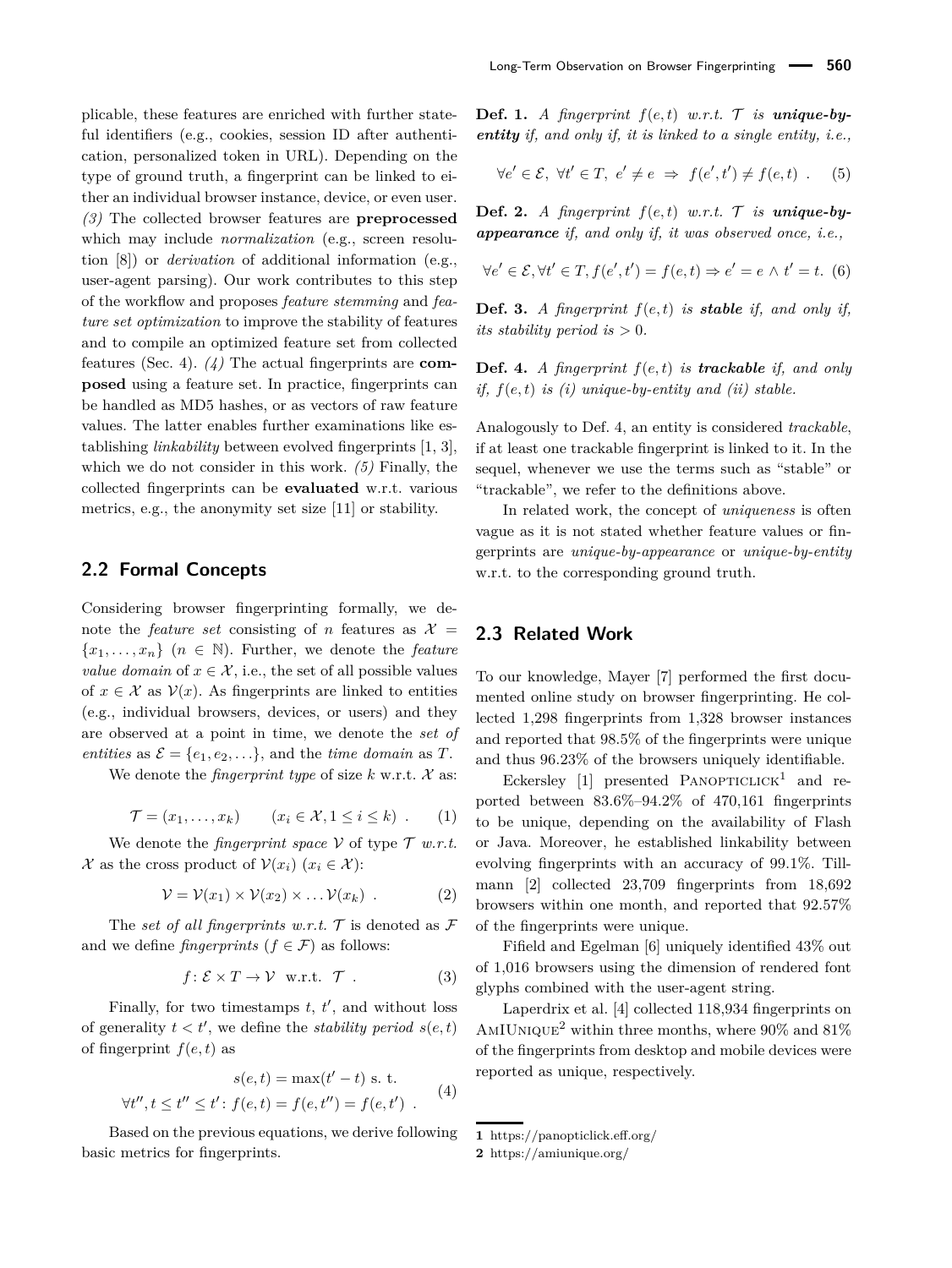<span id="page-3-0"></span>

|                         |      |         |         |                 |                 |                          |              | Ground truth      |                         |         |                                                      |              |         |
|-------------------------|------|---------|---------|-----------------|-----------------|--------------------------|--------------|-------------------|-------------------------|---------|------------------------------------------------------|--------------|---------|
| Study                   | Year | Start   | End     | Features        | <b>Browsers</b> | Users                    | Fingerprints | User Demographics | Availability<br>Dataset | Cookie  | Address<br>$\mathbf{\underline{\underline{\alpha}}}$ | ≘<br>Browser |         |
| Mayer [7]               | 2009 | 02/2009 | 02/2009 | 3               | 1,328           |                          | 1,298        | $\circ$           | O                       |         | o                                                    | $\circ$      | $\circ$ |
| Eckersley [1]           | 2010 | 01/2010 | 02/2010 | 8               |                 |                          | 470,161      | $\circ$           | $\circ$                 |         |                                                      | $\circ$      | $\circ$ |
| Tillmann [2]            | 2013 | 11/2012 | 12/2012 | 48              | 18,692          |                          | 23,709       | $\circ$           |                         |         | o                                                    | $\circ$      | $\circ$ |
| Fifield and Egelman [6] | 2015 |         |         | 43 <sup>1</sup> | 1,016           |                          | 1,016        | $\circ$           | $\circ$                 | ●       | o                                                    | $\circ$      | $\circ$ |
| Laperdrix et al. [4]    | 2016 | 11/2014 | 02/2015 | 17              |                 |                          | 118,934      | $\circ$           | $\circ$                 |         | o                                                    | $\circ$      | $\circ$ |
| Cao et al. $[8]$        | 2017 |         |         | 49              |                 | 1,903                    | 3,615        | $\circ$           | $\circ$                 |         | o                                                    | $\circ$      |         |
| Vastel et al. [3]       | 2018 | 07/2015 | 08/2017 | 17              | 1,905           |                          | 98,598       | $\circ$           | $\bullet$               | $\circ$ | o                                                    |              | $\circ$ |
| Gómez-Boix et al. [5]   | 2018 | 12/2016 | 06/2017 | 17              |                 | $\overline{\phantom{a}}$ | 2,067,942    | $\circ$           | $\circ$                 |         | o                                                    | $\circ$      | $\circ$ |
| This study              | 2019 | 02/2016 | 02/2019 | $305^2$         | ۰               | 1,304                    | 88,088       |                   |                         | $\circ$ | o                                                    | $\circ$      |         |

 $1$  Width and height of 43 Unicode code points, each rendered in six default CSS font families;  $2$  including parsed and derived ones **Table 1.** Overview on browser fingerprinting studies that collected datasets of fingerprints between 2009 and 2019 including this study; indicating the publication year, start and end date of data collection as well as the number of considered features and fingerprints after data cleansing and filtering, the number of distinct browsers or users observed (if explicitly specified), whether user demographics were collected, the public availability of the collected data, and the ground truth for each dataset ( $\bullet$  yes,  $\circ$  no)

Cao et al. [\[8\]](#page-16-5) investigated cross-browser fingerprinting and collected 3,615 fingerprints from 1,903 users. They proposed novel rendering tasks for canvas fingerprinting and reported an identification rate of 99.24% on unique fingerprints.

Vastel et al. [\[3\]](#page-16-3) used browser extensions for Firefox and Chrome to collect fingerprints, which is a major improvement towards establishing ground truth for long-term observations. They proposed FP-STALKER, an algorithm to establish linkability between fingerprints despite changing features.

Gómez-Boix et al. [\[5\]](#page-16-10) collected 2,067,942 fingerprints from a real-world population on a popular french website using the same feature set as [\[3,](#page-16-3) [12\]](#page-16-11). They reported only 33.6% and 18.5% of the fingerprints from desktop and mobile devices to be unique. This notable lower share of unique fingerprints indicates the need for real-world samples of browser fingerprints for a thorough assessment of the threat of browser fingerprinting on individuals' privacy.

Compared to our work, most studies above collected the data only within six months or less, except [\[3\]](#page-16-3). Our evaluations are based on data collected within three years, which we believe can provide new insights on users' long-term trackability. In contrast to most prior works, except for [\[8,](#page-16-5) [13\]](#page-16-12), we did not rely on cookies to recognize recurring users. We used personalized links to establish ground truth on user level, like [\[8\]](#page-16-5), and allowed

users to choose the browsers *and* devices they want to use freely, unlike [\[8\]](#page-16-5). To our knowledge, our study is the first to have ground truth on user level while allowing multiple devices per user.

Previous studies did not collect demographics of their participants. Yet, we assume that demographics are important to assess the representativeness of a study: Studies with explicitly recruited users report a much higher share of unique fingerprints than those with real-world users [\[5\]](#page-16-10). Demographic characteristics may be one reason for this discrepancy. Recruited user samples are likely to have a higher share of students and professionals with technical background as they are more likely to be interested in browser fingerprinting. To our knowledge, our study is the first to provide such data.

Furthermore, our study is the first to conduct user surveys to investigate how users perceive browser fingerprinting, how they protect themselves against it, and how their participation in the study impacts their view on browser fingerprinting and privacy.

Finally, while prior studies considered between 3 and 49 browser features (see Table [1\)](#page-3-0), our study considers 305 features, including derived ones (e.g., via useragent parsing or feature stemming). Unlike other studies, we do not use a predefined feature set, but instead investigate how different feature sets perform regarding fingerprints' stability and how they affect users' trackability on the long run.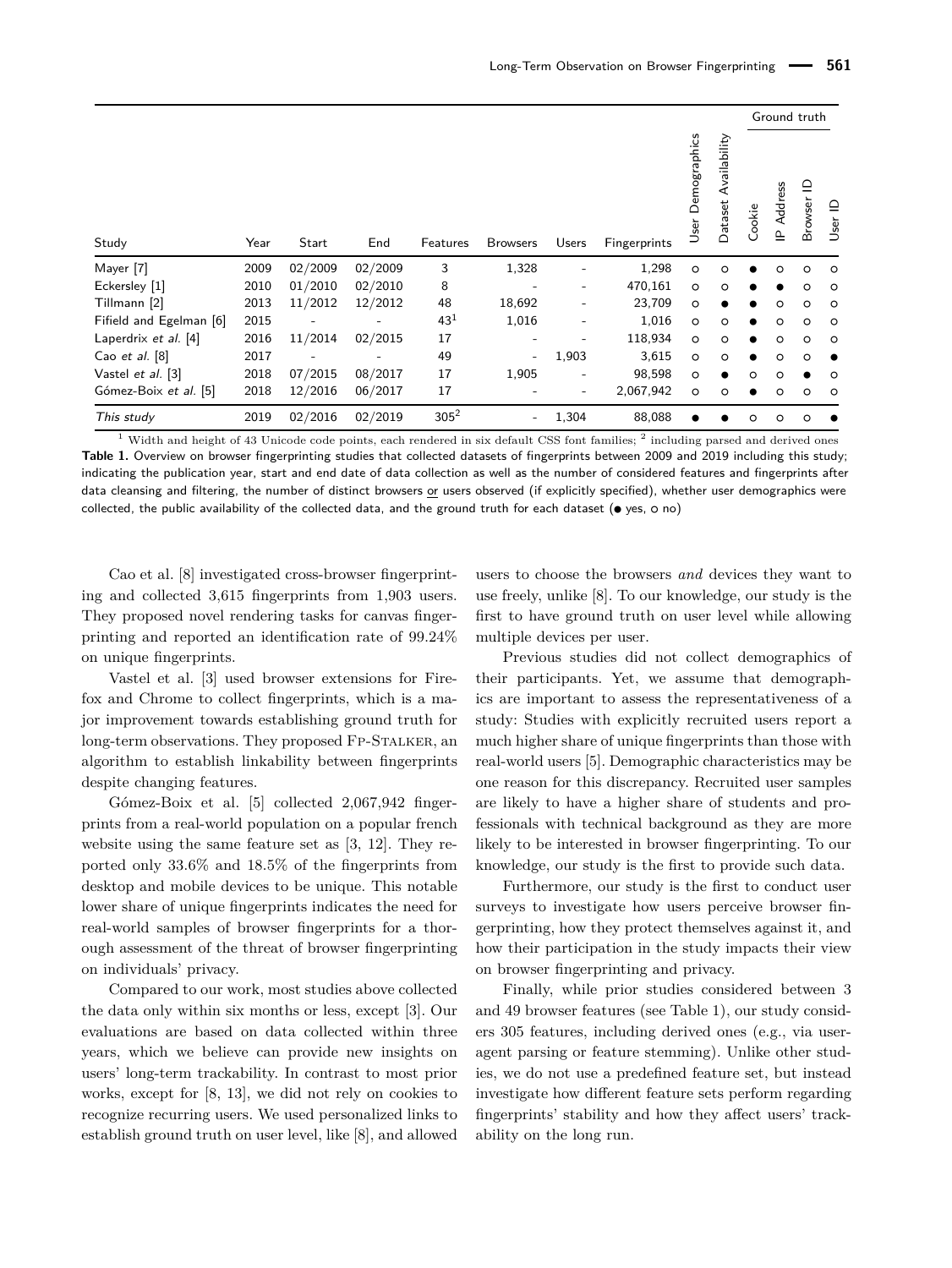# <span id="page-4-0"></span>**3 Method**

Below we describe our study design: How we collected browser fingerprints, how we conducted user surveys, and how we compiled the final dataset for evaluation.

### **3.1 Study Design**

We designed an online user study where participants register themselves on our website: https://browserfingerprint.cs.fau.de/. In the following, we describe the main components and considerations during the design of our study.

#### **3.1.1 Establishing Ground Truth**

Participation in a study on browser fingerprinting might encourage users to experiment with their browsers to become undistinguishable, or to use multiple browsers and devices out of curiosity. As we aimed for a long-term observation of fingerprints from multiple devices and browsers per user, we required a level of ground truth that is more reliable than that provided using cookies. We refrained from user accounts, apps, or browser extensions to establish ground truth as it would have raised the hurdle for participation (e.g., remembering credentials), require an additional communication channel to remind the users to submit measurements, or limit our sample to specific devices or browsers [\[8,](#page-16-5) [14\]](#page-16-13).

We decided to require users to sign up with their email addresses. Afterwards, they verified their email addresses using a verification link sent to them. Thereby, we establish ground truth on user level, enable users to use as many browsers and devices as they wish, and also control the reminders for periodic measurements by sending weekly emails with personalized links to them.

#### **3.1.2 Ethical Considerations**

The study received an approval from the data protection office at our institution. We attached great importance to transparency towards participants about browser fingerprinting, the purpose of our study, and the data we collect. We fully disclosed our study method on our website, including all conceptional and technical details (e.g., feature collection, user surveys, data storage).

During the entire study, participants were free to provide their fingerprints by visiting the weekly links we sent them via email. At any given point in time, participants were able to quit their participation by visiting an unsubscription link we added to each of the weekly emails. If participants decided to quit, we automatically removed their email addresses from our database. All data is stored on a server hosted at our institution, with only project researchers having access to the data.

#### **3.1.3 Fingerprinting and User Experience**

After participants verified their email address, they received a new personalized link once a week via email which referred to a subpage of our study website where their browser features were collected. Each weekly link had a validity period of one week to reduce the potential effect of publicly shared links that could distort the evaluation of individual participants retrospectively.

One of our goals was to investigate how users perceive browser fingerprinting, and whether our study has impact on this perception. Hence, we provided information about browser fingerprinting and our study as well as FAQs written in non-technical terms. The website, surveys, and email texts were in English and German.

After collecting the browser features using a custom script, we informed the participants about the uniqueness and recognizability of their fingerprints and provided an overview on all of their features. We further provided descriptive statistics about our study.

To provide another incentive for participation on a regular basis, every four weeks we sent an individual study report to each participant. From these reports, the participants could learn for how long their three most stable fingerprints were trackable, for desktop and mobile devices separately, and how their trackability compares to the results of other participants.

#### **3.1.4 User Survey 1: Demographics and Background**

To determine the representativeness of our user sample, and to answer the research question RQ3 about the relation between various user characteristics and their trackability, we designed a user study to be administered shortly after the users registered for the study. The survey was tested with seven experts on usable security and five private contacts with non-technical background, and iteratively improved during the tests.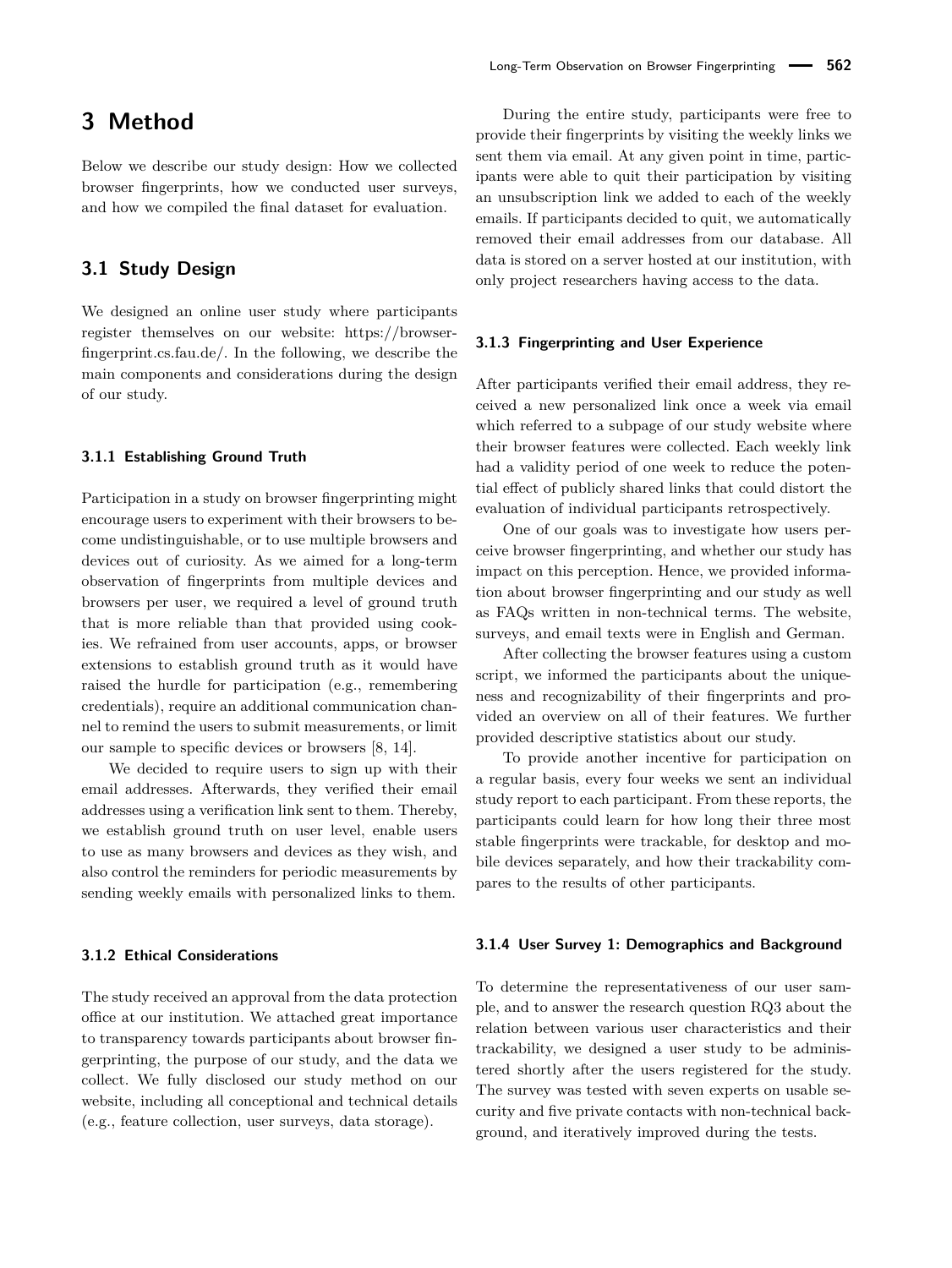We collected year of birth, gender, country of residence, current occupation, and the highest level of education. We also asked whether they study or work in computer science or a related discipline, and whether they have ever heard of browser fingerprinting before.

We measured *privacy concerns* using the Westin index [\[15\]](#page-16-14) and asked the following questions about the *privacy behavior* on the Web:

- Have you ever used following privacy measures: Do Not Track, Tor (e.g., Tor browser), private mode in browsers (privacy or incognito mode), deleting cookies, denying third-party cookies?
- Have you ever used following browser extensions: Ad Blocker, NoScript, BetterPrivacy, HTTPS Everywhere, Privacy Badger, Ghostery, Disconnect, uBlock Origin?

For each privacy behavior, users could answer with "yes", "no" or "don't know". We computed a *privacy behavior index* based on the number of "yes" answers.

#### <span id="page-5-0"></span>**3.1.5 User Survey 2: Impact of Our Study**

To answer RQ4 about users' perception of browser fingerprinting, applied countermeasures, and impact of our study, we developed a second user study. The survey was tested with twelve experts on usable security and five laypersons, and iteratively improved during the tests.

**Understanding, Concern, Protection.** We gathered quantitative data on users' understanding and perception of browser fingerprinting by asking them to indicate their agreement or disagreement with the following statements on a 5-point Likert scale from *strongly disagree* to *strongly agree*: *(1)* Browser fingerprinting can be used by websites to recognize me. *(2)* I think that I understand how browser fingerprinting works. *(3)* I am concerned that websites and companies try to fingerprint my browser. *(4)* I think most websites on the Web use browser fingerprinting. *(5)* I think websites that I frequently visit use browser fingerprinting. *(6)* It is important for me to be protected from browser fingerprinting. *(7)* I am capable of protecting myself from browser fingerprinting. *(8)* Protecting myself from browser fingerprinting requires a lot of effort.

The items were presented to each user in a randomized order to counter the influence of the previous items on the answers to the subsequent ones. In the above order, items 1 and 2 measure users' (perceived) understanding of fingerprinting, items 3-5 refer to the concern about fingerprinting and perception of its spread, and items 6-8 ask users' opinion about protection measures.

**Countermeasures.** To identify applied protection measures, we asked the following question, where participants could enter their countermeasures into predefined boxes (number of boxes was not fixed): Did you try to protect yourself from browser fingerprinting? If yes, what did you try (at least occasionally)? Please specify as many measures as you can think of.

**Study impact.** We asked the following questions, where the users first indicated "yes" or "no", and then could explain their reasons (free text): *(1)* Did you experience or learn something new by participating in our study? *(2)* Did your study participation change any of your thoughts/feelings regarding the Web? *(3)* Did your study participation change your behavior on the Web?

### **3.2 Data Collection**

**Recruiting and Initial Data Sample.** Our goal was to recruit as many participants as possible from the general public. Thus, we used mailing lists of international universities, press releases, and private contacts of researchers. Moreover, participants could share our study via email or via privacy-respecting Twitter, Facebook and Google+ buttons with a predefined text. We also used announcements at computer science and security conferences, mailing lists, and forums.

Within 1,111 days between February 9, 2016 and February 23, 2019, we collected a total of 124,046 measurements from 2,315 participants. Each measurement consists of 305 features (App. [D\)](#page-17-0). We do not call the data *fingerprints* yet, but *measurements*, because the number of distinct fingerprints is depended on the feature set used to compose the fingerprints (Sec. [2,](#page-1-1) [4\)](#page-6-1).

**Data Cleansing.** As we aim to assess users' trackability on the long run, we had to filter our raw dataset to remove the *noise* induced by exploitation of our study design and by users' curiosity. Using a keyed-hash stored additionally for each email address, we merged 42 participants that re-subscribed with the same email address after unsubscribing. We discarded 2,421 measurements resulted from testing and debugging with 11 of our own subscriptions to the study. We removed 11,294 firstweek measurements of all participants to reduce the effect of their initial curiosity and experimentation during the first week on later evaluations. This resulted in 266 of the participants having no measurements left. To ensure a minimum observation time of at least four weeks with four measurements, we had to remove 676 participants (2,173 measurements). Further, we removed 19,647 measurements from the upper 1% of partici-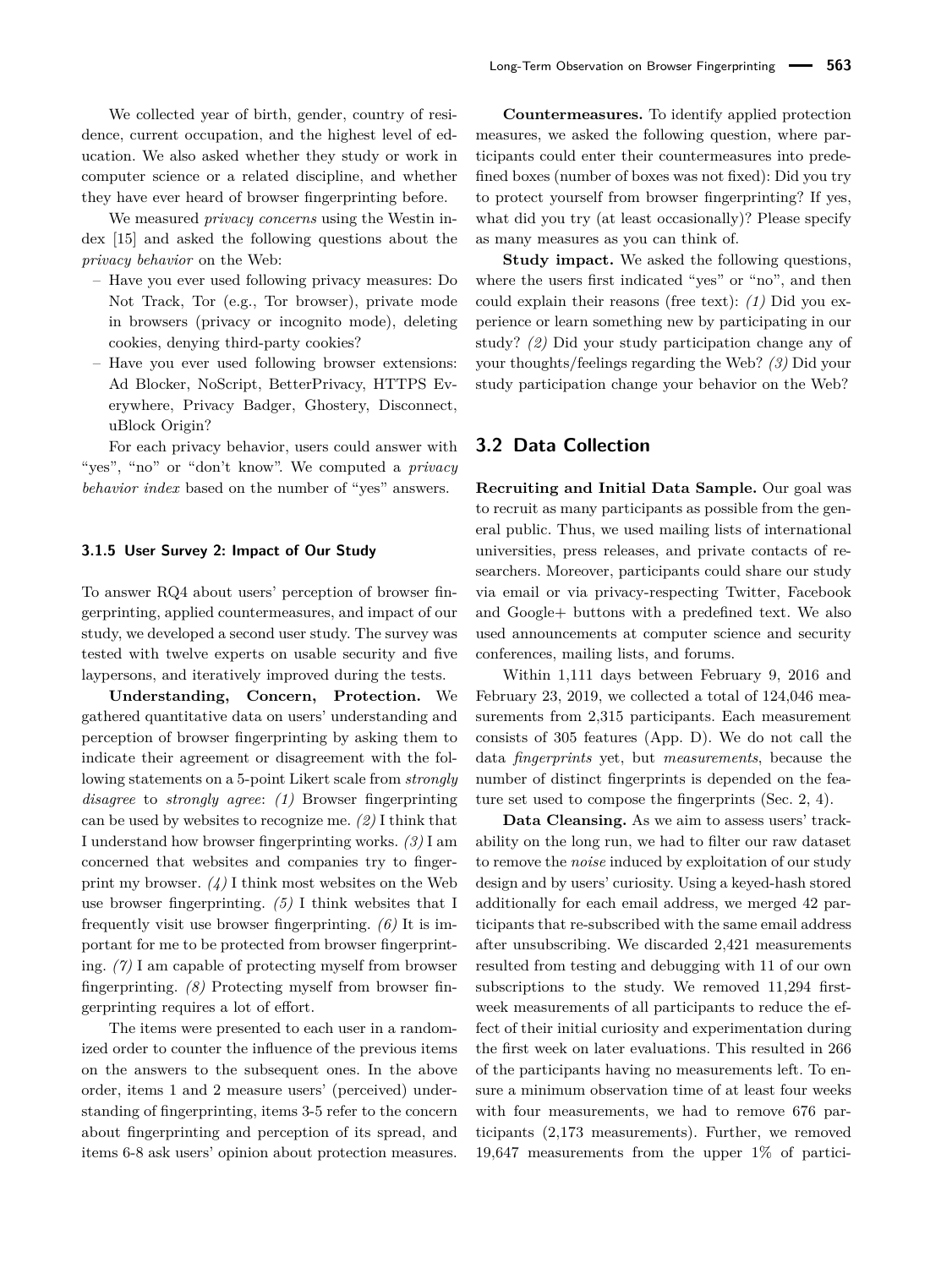<span id="page-6-2"></span>

**Fig. 2.** Growth of filtered dataset during course of study

<span id="page-6-0"></span>

**Fig. 3.** Collected data per participation week in filtered dataset

pants with the most measurements (16) as their amount and frequency of measurements appeared dubious (e.g., due to sharing of personalized links, or automated requests). Finally, we discarded 423 measurements from clients that were neither desktop nor mobile devices (e.g., crawler, command-line tools).

**Dataset for Evaluation.** Our final dataset consists of 88,088 measurements from 1,304 participants and is used in the sequel. On average, participants provided 67.6 measurements ( $\sigma$ =78.4) over a period of 63.2 weeks  $(\sigma=47.7)$ . [Figure 2](#page-6-2) shows the growth of the number of participants and measurements in our filtered dataset, and [Figure 3](#page-6-0) shows the total number of participants and measurements per participation week.

**Sample Characteristics.** In total, 1,275 study participants (97.8%) answered the first user survey. 79.1% of participants were from Germany (1,008); the remaining shares within the top 5 countries were: 3.8% U.S. (48), 2.2% Netherlands (28), 1.6% UK (20), and 1.0% Switzerland (13). The majority of participants were male (76.5%), between 30 and 49 years old (40.2%), have an academic background (64.8%), are employed (47.7%), study or work in computer science or a related field (57.5%), and already knew browser fingerprinting (68.5%). A full overview of our participants' demographics is shown in [Appendix A.](#page-16-15)

Based on the Westin index [\[15\]](#page-16-14), 60.9% of the participants were categorized as *privacy fundamentalist*, 36.5%

<span id="page-6-3"></span>

|                |                             | $\boldsymbol{n}$ | %    |
|----------------|-----------------------------|------------------|------|
|                | Delete cookies              | 1,200            | 94.1 |
|                | Use of private Mode         | 1,080            | 84.7 |
| <b>BROWSER</b> | Denying third-party cookies | 1,036            | 81.3 |
|                | Set Do-not-track flag       | 916              | 71.8 |
|                | Tor / Tor browser           | 605              | 47.5 |
|                | AdBlock                     | 1,058            | 83.0 |
|                | NoScript                    | 666              | 52.2 |
|                | Ghostery                    | 526              | 41.3 |
|                | <b>HTTPS</b> Everywhere     | 479              | 37.6 |
| EXTENSIONS     | uBlock                      | 340              | 26.7 |
|                | Privacy Badger              | 238              | 18.7 |
|                | Better Privacy              | 234              | 18.4 |
|                | Disconnect                  | 195              | 15.3 |
|                |                             |                  |      |

**Table 2.** Participants' privacy behavior (*N*=1,275)

as *pragmatic*, and 2.6% as *unaware*. Regarding users' *privacy behavior*, [Table 2](#page-6-3) shows the results on whether the 13 privacy measures we asked for have ever been used by the participants. Counting the "yes" answers, the mean *privacy behavior index* is 6.7.

# <span id="page-6-1"></span>**4 Trackability of Participants**

In this section, we present a data-driven approach to select suitable tracking features. We first create stabilized versions of features, and subsequently perform an automated feature selection. The feature selection greedily maximizes an objective function that can be adjusted to the target application and for different device types. We propose objective functions to maximize the number of trackable users, and to maximize feature stability.

Our results outperform the hand-crafted feature sets of PANOPTICLICK [\[1\]](#page-16-0) and AMIUNIQUE [\[4\]](#page-16-4). Moreover, we believe that automated feature selection can provide a more realistic view on how the trackability of users might be improved by privacy-violating websites even without using *linkability* techniques [\[1,](#page-16-0) [3\]](#page-16-3).

### <span id="page-6-4"></span>**4.1 Feature Stemming**

Several browser features change regularly. This involves, e.g., changing version strings after system updates, or varying screen resolution upon connecting the device to an external monitor. Vastel *et al.* distinguish changes like version strings as *automatic evolutions*, changes like varying screen resolution as *context-dependent evolu-*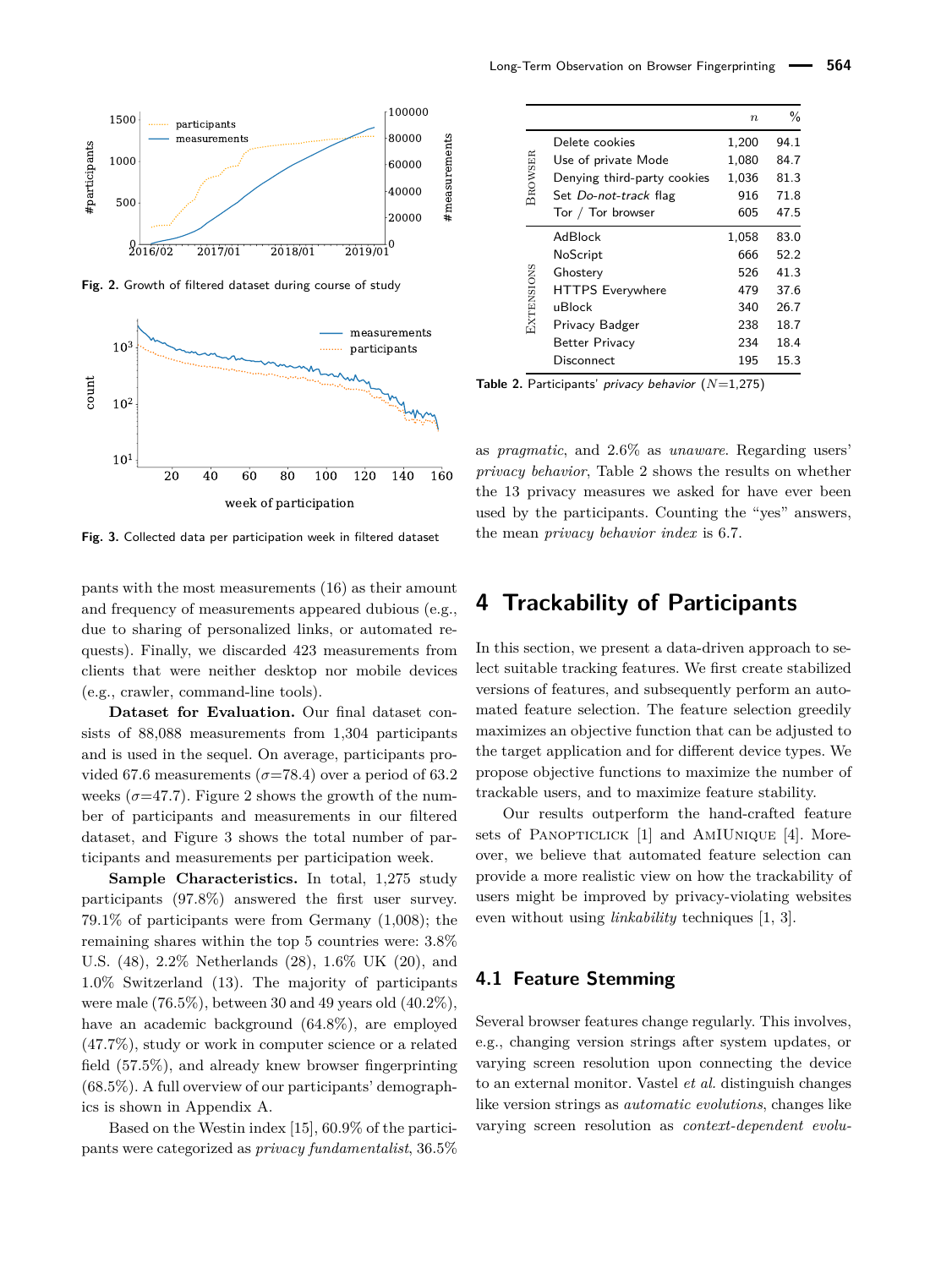*tions*, and changes like disabling cookies or enabling "Do-not-track" as *user-triggered evolutions* [\[3\]](#page-16-3).

Particularly automatic evolution can negatively impact the stability of browser fingerprints. Hence, we manually selected features and removed their variable elements (such as version strings via regular expressions). We denote this normalization as *feature stemming* in reference to linguistic processing to reduce "words with the same root [...] to a common form [...] by stripping each word of its derivational and inflectional suffixes" [\[16\]](#page-16-16). [Appendix B](#page-16-17) shows examples for the erasure of version substrings, assignment of IDs to plugins and MIME types, and sorting of list-like features in alphabetical order to gain robustness against targeted order randomization.

As shown in [Appendix C,](#page-17-1) *stemmed* versions of features have been selected by the data-driven feature selection presented in the next section.

### <span id="page-7-2"></span>**4.2 Feature Set Optimization**

We propose two objective functions for feature set optimization, namely the number of trackable users and the average stability period. Both objective functions might be suitable choices for real-world tracking tasks. Thus, we consider them equally suitable for privacy assessments of users' trackability.

**Number of Trackable Users**  $(J_u)$ **. To maximize** the number of trackable users, we define a mapping function  $\phi : \mathcal{F} \mapsto \mathcal{R}$  that reduces the set of all fingerprints  $\mathcal F$  to the set of trackable fingerprints  $\mathcal R$ . The resulting set  $R$  depends on a specific choice of a fingerprint type  $\mathcal T$ . Therefore, if we seek to maximize the number of trackable users, the goal is to find via the objective function  $J_u$  an optimum fingerprint type  $\mathcal{T}^*$ ,

$$
J_{\mathbf{u}} : \mathcal{T}^* = \arg \max_{\mathcal{T}} |\psi(\phi(\mathcal{T}))| \tag{7}
$$

where the mapping  $\psi : (e, t) \mapsto (e), (e, t) \in \mathcal{R}$  extracts the entity from a trackable fingerprint.

**Stability of Trackable Fingerprints**  $(J_s)$ **. To** maximize the stability period of trackable fingerprints (Def. [4\)](#page-2-1), we propose the objective function  $J_s$  to seek

$$
J_{\rm s}: \mathcal{T}^* = \arg \max_{\mathcal{T}} \frac{\sum s(\phi(\mathcal{T}))}{|\mathcal{E}|} \quad , \tag{8}
$$

where the function  $s : (e, t) \mapsto (t_{\text{max}})$  calculates the stability period of a fingerprint as defined in Eqn. [4.](#page-2-2) Note that  $|\mathcal{E}|$  is constant across fingerprint types  $\mathcal{T}$  in Eqn. [8,](#page-7-0) and can hence be omitted during optimization.

**Greedy Sequential Search.** In practice, using the objective functions Eqn. [7](#page-7-1) or Eqn. [8](#page-7-0) in a bruteforce search through all subsets of features is infeasible. However, we can perform a search for a sufficiently good type. This is referred to as *feature selection* in the pattern recognition literature, with various existing approaches that vary in computational effort and reliability of the results [\[17\]](#page-16-18). We are not aware of an efficient search strategy that guarantees convergence to the *global* maximum of Eqn. [7](#page-7-1) or Eqn. [8.](#page-7-0) Hence, we resort to a greedy sequential search. A greedy search is only guaranteed to converge to a local optimum. Yet, the presented empirical results outperform manual feature selection strategies, which illustrates the benefit of a data-driven optimization over hand-crafted solutions.

In detail, the search iteratively enlarges the cardinality of the fingerprint type by adding that feature that yields the largest improvement to the objective function. Thus, it starts with an empty fingerprint type  $\mathcal{T}^{(0)}$ ,  $|\mathcal{T}^{(0)}| = 0$ . In iteration *i*, the type expansion is

$$
\mathcal{T}^{(i)} = \mathcal{T}^{(i-1)} \cup x_{\text{opt}} \quad \text{where} \tag{9}
$$

$$
x_{\rm opt} \notin \mathcal{T}^{(i-1)},\tag{10}
$$

$$
x_{\rm opt} = \arg\max_{x} J \quad \text{for } J \in \{J_{\rm u}, J_{\rm s}\},\qquad(11)
$$

and  $J_{\rm u}$  or  $J_{\rm s}$  chosen as in Eqn. [7](#page-7-1) and Eqn. [8,](#page-7-0) respectively. The iteration is terminated when there is no feature found that further improves the chosen objective function. If multiple features offer identical improvement in one iteration, we choose the lexicographically first.

#### <span id="page-7-3"></span>**4.2.1 Evaluation on Our Dataset**

<span id="page-7-1"></span>The dataset is split in non-overlapping training and test sets by odd and even user IDs with 652 users in both sets. The splits contain 45,063 and 43,025 measurements over a period of 157.6 and 157.3 weeks, respectively. The test set measurements consist of 29,989 desktop and 13,036 mobile measurements of 621 and 432 users. Both sets are statistically similar, with shares of mobile devices 29.3% and 30.3%, JavaScript enabled 86% and 85.7%, Flash enabled 13.7% and 13%, and on average 69 and 66 measurements per participant, respectively.

<span id="page-7-0"></span>The training set is used to select *device-dependent* (desktop  $\mathcal{T}^D$ , mobile  $\mathcal{T}^M$ ) and *device-independent* (total  $\mathcal{T}^T$ ) feature sets. For each device, we select one feature set to maximize the number of trackable partici-pants using Eqn. [7](#page-7-1) (denoted as  $\mathcal{T}_{\mathrm{u}}^D$ ,  $\mathcal{T}_{\mathrm{u}}^M$ ,  $\mathcal{T}_{\mathrm{u}}^T$ ), and one feature set to maximize stability using Eqn. [8](#page-7-0) (denoted as  $\mathcal{T}_{\rm s}^D$ ,  $\mathcal{T}_{\rm s}^M$ ,  $\mathcal{T}_{\rm s}^T$ ). Also on the test set, we compare to the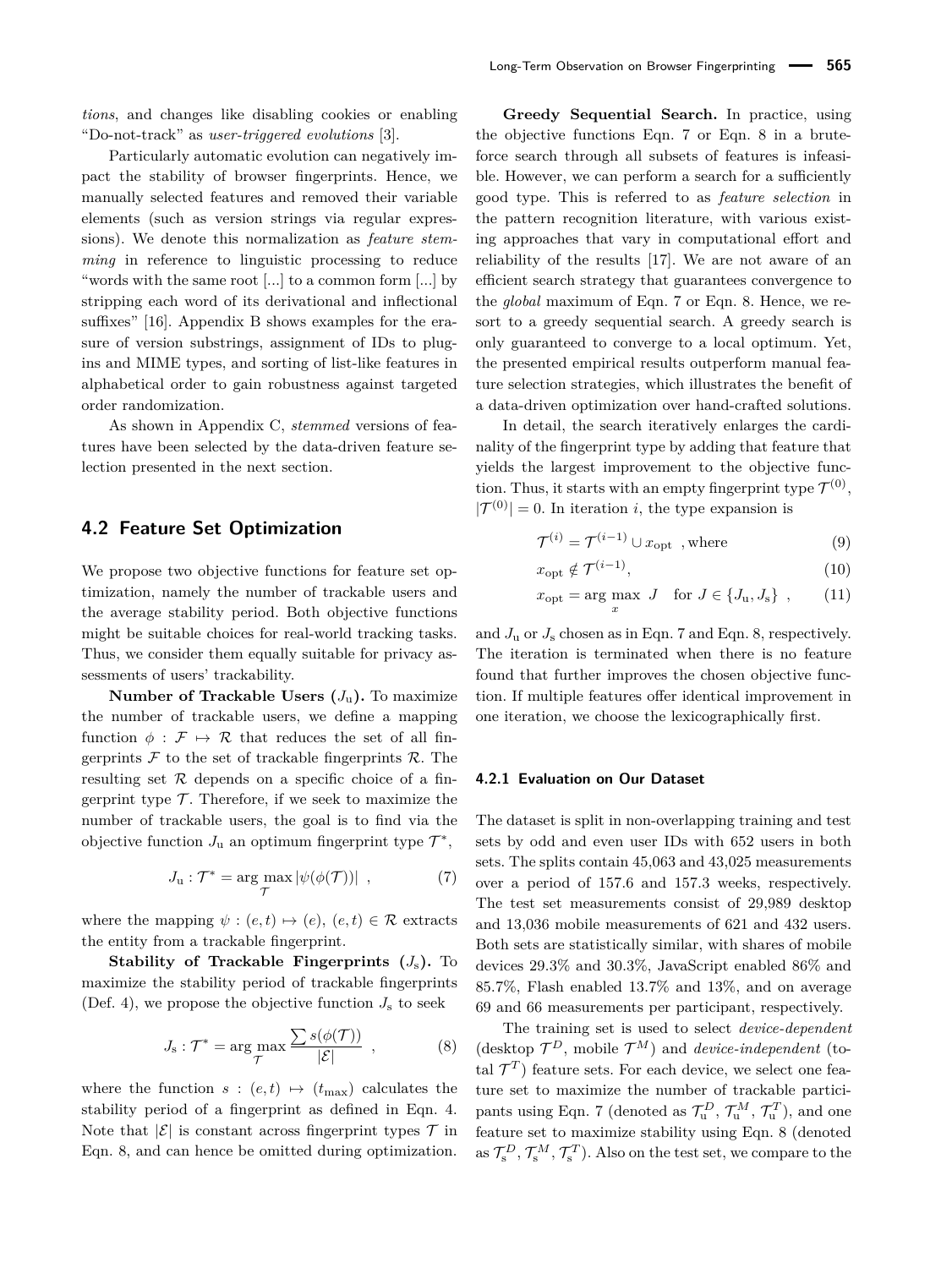<span id="page-8-0"></span>

|           | Device type                                |              | <b>Desktop</b> |                            |                            |              |              | <b>Mobile</b>                |                              |              | <b>Total</b> |                              |                            |
|-----------|--------------------------------------------|--------------|----------------|----------------------------|----------------------------|--------------|--------------|------------------------------|------------------------------|--------------|--------------|------------------------------|----------------------------|
|           | Feature set                                | $[1]$        | $[4]$          | $\mathcal{T}^D_\mathrm{u}$ | $\mathcal{T}_\mathrm{s}^D$ | $[1]$        | $[4]$        | $\mathcal{T}_{\mathrm{u}}^M$ | $\mathcal{T}_{\mathrm{s}}^M$ | $[1]$        | $[4]$        | $\mathcal{T}_{\mathrm{u}}^T$ | $\mathcal{T}_\mathrm{s}^T$ |
| (%)       | w/ unique FPs (appear.)                    | 95.7         | 97.1           | 87.3                       | 91.0                       | 80.3         | 88           | 88.7                         | 77.1                         | 95.7         | 97.4         | 96.8                         | 91.4                       |
| User      | w/ unique FPs (entity)<br>w/ trackable FPs | 98.1<br>84.4 | 99.4<br>85.7   | 98.6<br>89.2               | 98.7<br>89.2               | 89.1<br>67.6 | 94.4<br>72.9 | 94.2<br>72.7                 | 88.4<br>64.6                 | 98.2<br>91.3 | 99.5<br>93.1 | 99.4<br>94.5                 | 98.3<br>94.5               |
|           | Mean of means p. user                      | 3.1          | 3.4            | 9.6                        | 11.6                       | 3.3          | 3.1          | 3.1                          | 10.7                         | 3.2          | 3.3          | 3.7                          | 11.9                       |
| (weeks)   | Std. of means p. user                      | 3.3          | 3.9            | 9.3                        | 10.5                       | 6.4          | 5.1          | 5.1                          | 11.8                         | 4.1          | 3.8          | 4.6                          | 10.8                       |
|           | $q25$ of means p. user                     | 1.3          | 1.5            | 4.1                        | 4.5                        | 1.0          | 1.1          | 1.1                          | 2.1                          | 1.4          | 1.5          | 1.8                          | 4.6                        |
| FPs       | $q50$ of means p. user                     | 2.2          | 2.4            | 7.9                        | 9.0                        | 2.2          | 2.3          | 2.3                          | 7.0                          | 2.3          | 2.4          | 2.9                          | 9.4                        |
|           | $q75$ of means p. user                     | 3.8          | 3.9            | 12.2                       | 16.0                       | 3.5          | 3.3          | 3.4                          | 14.4                         | 3.8          | 3.8          | 4.2                          | 15.7                       |
| trackable | Mean of maxima p. user                     | 8.2          | 8.6            | 21.1                       | 25.7                       | 6.8          | 6.8          | 6.8                          | 20.2                         | 9.2          | 9.5          | 10.0                         | 27.2                       |
|           | Std. of max. p. user                       | 12.3         | 12.7           | 19.5                       | 23.7                       | 12.1         | 10.9         | 10.9                         | 24.2                         | 13.9         | 13.8         | 14.3                         | 25.0                       |
|           | $q25$ of max. p. user                      | 2.1          | 2.4            | 6.0                        | 7.0                        | 1.9          | 2.0          | 2.0                          | 3.0                          | 2.4          | 2.9          | 3.2                          | 8.0                        |
| Stability | $q50$ of max. p. user                      | 4.8          | 5.0            | 15.2                       | 18.1                       | 4.0          | 4.1          | 4.2                          | 10.0                         | 5.0          | 5.5          | 6.0                          | 19.1                       |
|           | $q75$ of max. p. user                      | 8.1          | 8.3            | 29.3                       | 40.0                       | 7.0          | 8.0          | 8.0                          | 27.8                         | 9.0          | 9.0          | 10.0                         | 42.0                       |
|           | Distinct FPs $(n)$                         | 12,330       | 13,801         | 7,473                      | 8,029                      | 3,935        | 4,793        | 4,825                        | 4,308                        | 16,265       | 18,594       | 16,541                       | 9,822                      |
| (%)       | Unique FPs (appear.)                       | 57.0         | 60.7           | 49.2                       | 53.2                       | 47.9         | 50.9         | 51.4                         | 70.1                         | 54.8         | 58.2         | 53.9                         | 49.1                       |
| പ്        | Unique FPs (entity)                        | 94.4         | 97.7           | 97.4                       | 97.8                       | 90.1         | 91.8         | 91.6                         | 94.1                         | 93.4         | 96.2         | 95.8                         | 95.4                       |
| Щ         | Trackable FPs                              | 37.1         | 36.7           | 48.0                       | 44.4                       | 41.8         | 40.6         | 39.8                         | 23.7                         | 38.2         | 37.7         | 41.6                         | 46.1                       |

**Table 3.** Feature set optimization towards "users with trackable fingerprints"  $(J_u)$  and "stability of trackable fingerprints"  $(J_s)$ . Feature sets of *Panopticlick* [\[1\]](#page-16-0), AmIUnique [\[4\]](#page-16-4), and *computed feature sets (T<sup>D</sup>, T<sup>M</sup>, T<sup>T</sup>) applied on the test split of our dataset. Bold* values indicate best result(s) p. row. Highlighted rows indicate the optimization criterion for  $\mathcal{T}^D$ ,  $\mathcal{T}^M$ ,  $\mathcal{T}^T$  *w.r.t. J*<sub>u</sub> and *J*<sub>s</sub>.

prior works with preset feature sets PANOPTICLICK [\[1\]](#page-16-0) and AmIUnique [\[4\]](#page-16-4). For the latter, the feature on the order of HTTP headers is omitted, as our data does not provide this information (discussed in Section [7\)](#page-14-0).

**Results.** Our feature selection chose from the 305 features with  $J_u$  and  $J_s$  on desktop data 9 and 15 features, on mobile data 9 and 15 features, and on the full dataset 11 and 24 features [\(Appendix C\)](#page-17-1).

The results of our feature selection are shown in [Ta](#page-8-0)[ble 3.](#page-8-0) Three results are shown in vertical order: results on the number of tracked participants, results on the stability of the fingerprints, and statistics on the number of fingerprints. We discuss these results below.

The first gray row is the central result on the number of tracked users. Here, both proposed feature selection methods achieve with 89.2% by some margin the best result for desktop devices. On mobile devices, AmI-Unique is with 72.9% slightly better than our feature set  $\mathcal{T}_{\mathrm{u}}^{M}$  with 72.7%. On the whole dataset ("Total"), both proposed methods achieve the best results (94.5%).

The second gray row is the central result on the stability of fingerprints. As a performance metric, we calculate the mean over the average stability periods of each user. When optimizing for the number of tracked users via  $J_{\rm u}$ , the stability is roughly comparable to PANOPticlick and AmIUnique. However, this changes completely when optimizing for the stability via  $J_s$ : here, the achieved stabilities range between 10.7 weeks for mobile devices and 11.9 weeks for the whole dataset, which outperforms the related methods by a factor of about 3. The reported standard deviations are also considerably larger, since the fingerprints of some users are remarkably stable fingerprints. This is further illustrated in the quartiles in the lines below. For the mean over the maximally stable fingerprints per user, the third quartile of 42 weeks on the whole dataset shows that some users have extremely stable fingerprints.

The fingerprint statistics in the third part of [Table 3](#page-8-0) show that our method extracts on a considerably lower number of distinct fingerprints on desktop devices, and on mobile devices a slightly larger number. High percentages in the following row "unique-by-appearance" indicate that a larger number of fingerprints is useless for tracking as they only appear once and thus have no stability. By tendency higher percentages here coincide with lower number of tracked users and reduced stability. Conversely, a larger percentage in "unique-byentity" and "trackable" fingerprints improves the tracking result. Thus, it is interesting to note that the proposed feature selection apparently runs into a local optimum when working with mobile device data, by producing a large share of unique-by-appearance fingerprints and as a consequence a reduced percentage of trackable fingerprints. On the other hand, the feature selection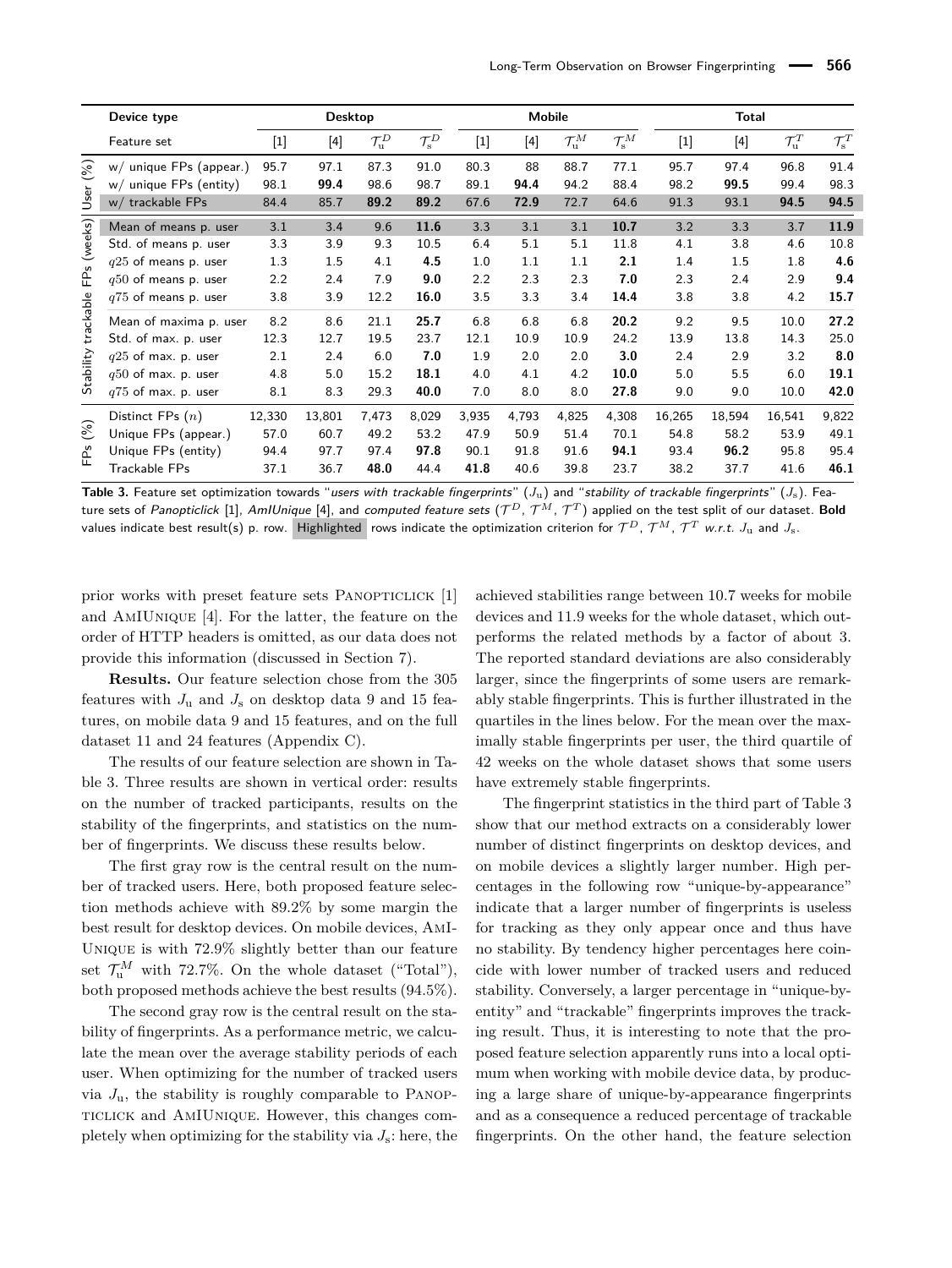works remarkably well on desktop data and the whole dataset with a somewhat lower number of distinct fingerprints, but these fingerprints are more precise with respect to the number of tracked users and fingerprint stability.

#### **4.2.2 Evaluation on the FP-STALKER Dataset**

We also evaluate our feature selection on the Fp-STALKER dataset<sup>[3](#page-0-0)</sup> which is the only available large fingerprint dataset at the time of writing (see Table [1\)](#page-3-0). As shown in Figure [1,](#page-1-0) linkability should be applied after the preprocessing (which includes feature stemming and feature set optimization) and fingerprint composition, and is thus not considered in this work. However, the Fp-Stalker dataset is suitable for the evaluation of feature set optimization, as we explain below.

**Dataset.** The fingerprints of 1,819 browser instances were collected using browser extensions for Chrome and Firefox. We discard all other browser instances, and also browsers with more than a single browser and operating system family, as this is a strong indicator for spoofing. We further remove fingerprints that are inconsistent according to FP-STALKER, that are unique-by-appearance, that have tiny screen resolutions (e.g., 8x8), and the upper  $1\%$  of browsers with more than four canvas fingerprints. This left 1,198 browsers and 4,816 distinct fingerprints for evaluation.

Since the dataset is pre-grouped into fingerprints using a given feature set, we use the timestamps to split the fingerprints into individual measurements using each fingerprint's time of first appearance, update, and last appearance, resulting in 14,887 measurements.

We split the data into training and test, each with 599 browser instances with 7,025 and 7,862 measurements from within 72.7 weeks, respectively. We also derive features via user-agent parsing, screen resolution normalization [\[8\]](#page-16-5), and feature stemming, and split the *WebGL fingerprint* into individual features.

**Results.** As shown in Table [4,](#page-9-1) optimizing towards  $J_{\rm u}$  provides almost identical stability as the initial FP-Stalker feature set (baseline). In both cases, the average stability of trackable fingerprints per browser is 1.8 weeks. In the upper quartile of average and maxima stabilities,  $J_{\rm u}$  outperforms FP-STALKER by 0.1 weeks, where one browser less is trackable for  $J_{\mathbf{u}}$ . The share of trackable fingerprints is equal to the baseline (95%).

<span id="page-9-1"></span>

|                                  | Criterion<br>Features $(n)$                       | <b>Baseline</b><br>18 | $J_{\rm u}$<br>8 | $J_{\rm s}$<br>13 |
|----------------------------------|---------------------------------------------------|-----------------------|------------------|-------------------|
| $\widehat{\mathcal{E}}$<br>Brow. | w/ unique FPs (appear.)<br>w/ unique FPs (entity) | 16.5<br>97.8<br>91.0  | 16.4<br>97.5     | 11.5<br>95.7      |
|                                  | w/ trackable FPs                                  |                       | 90.8             | 89.1              |
| FPs (weeks)                      | Mean of means p. browser                          | 1.8                   | 1.8              | 3.7               |
|                                  | Std. of means p. browser                          | 4.1                   | 4.1              | 5.6               |
|                                  | q25 of means p. browser                           | 0.2                   | 0.2              | 0.2               |
|                                  | q50 of means p. browser                           | 0.6                   | 0.5              | 1.5               |
|                                  | q75 of means p. browser                           | 1.4                   | 1.5              | 4.4               |
| Stability trackable              | Mean of maxima p. browser                         | 2.9                   | 2.9              | 6.3               |
|                                  | Std. of maxima p. browser                         | 5.1                   | 5.0              | 8.3               |
|                                  | q25 of maxima p. browser                          | 0.2                   | 0.2              | 0.3               |
|                                  | q50 of maxima p. browser                          | 1.3                   | 1.3              | 2.6               |
|                                  | q75 of maxima p. browser                          | 3.1                   | 3.2              | 9.4               |
|                                  | Distinct FPs $(n)$                                | 2,513                 | 2,501            | 1,648             |
| (%)                              | Unique FPs (appear.)                              | 4.6                   | 4.6              | 4.6               |
| Εpς                              | Unique FPs (entity)                               | 99.6                  | 99.6             | 98.5              |
|                                  | <b>Trackable FPs</b>                              | 95.0                  | 95.0             | 93.9              |

Table 4. Feature set optimization on FP-STALKER dataset compared to its initial feature set (baseline) [\[3\]](#page-16-3). Two feature sets optimized towards criteria "entities with trackable fingerprints"  $(J<sub>u</sub>)$  and "stability of trackable fingerprints"  $(J<sub>s</sub>)$  were computed on training set and applied on the test split. **Bold** values indicate best result(s) per row. Highlighted rows indicate the optimization criteria.

*J*<sup>u</sup> composes 2,501 distinct fingerprints using 8 features, while the baseline yields 2,513 using 18 features.

Optimizing directly towards the stability of trackable fingerprints  $(J_s)$  yields an average stability of 3.7 weeks, hence outperforms the baseline by a factor of 2. On *q*75, *J*<sup>s</sup> achieves 4.4 weeks on the average stabilities and 9.4 weeks on the maximum stabilities, which is 3 times higher than the baseline. The number of distinct fingerprints of the baseline is 2,513, which is considerably larger than the 1,648 distinct fingerprints that *J*<sup>s</sup> composes out of 7,862 measurements on the test set. The trade-off for this improvement in stability is that 11 browsers are less trackable with *J*s, and the share of trackable fingerprints is slightly lower (93.9% vs 95%).

The results show that a data-driven feature selection can considerably improve a given figure of merit, in this case stability.

# <span id="page-9-0"></span>**5 Trackability Factors**

We conducted quantile regressions [\[18\]](#page-16-19) to test Hypotheses H1-6 (Sec. [1\)](#page-0-1) about the relations between user characteristics and trackability.

**<sup>3</sup>** <https://github.com/Spirals-Team/FPStalker>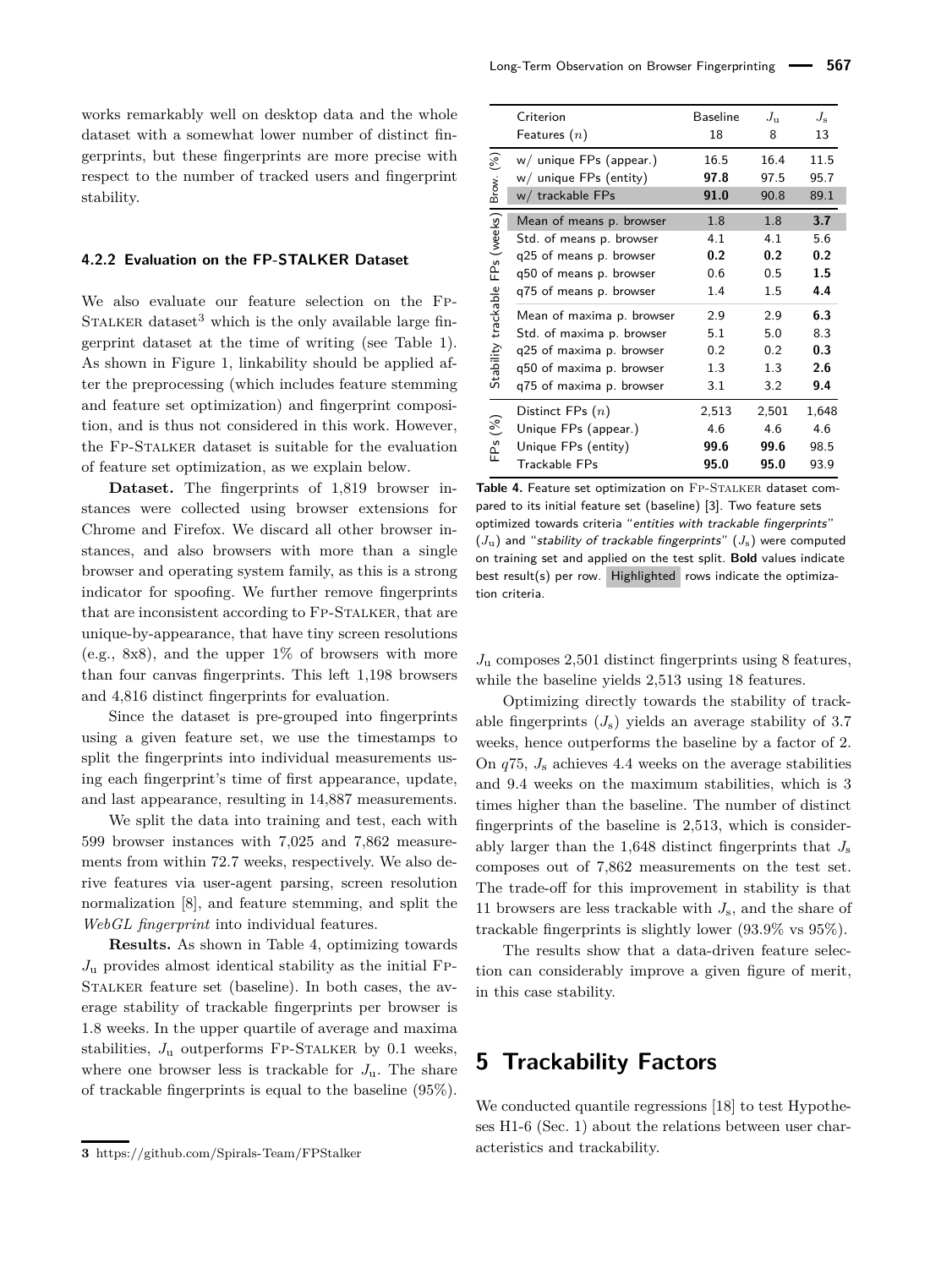<span id="page-10-0"></span>

|                            |             | Model 1     |             |            | Model 2     |              |            | Model 3    |             |
|----------------------------|-------------|-------------|-------------|------------|-------------|--------------|------------|------------|-------------|
|                            | q25         | q50         | q75         | q25        | q50         | q75          | q25        | q50        | q75         |
| Age                        | $0.00964 +$ | $0.0147***$ | $0.0245***$ | $0.0130*$  | $0.0157*$   | $0.0171^{+}$ | $0.0128*$  | $0.0189**$ | $0.0272***$ |
|                            | (1.93)      | (3.72)      | (3.55)      | (2.19)     | (2.55)      | (1.83)       | (2.40)     | (3.07)     | (3.62)      |
| Gender: male <sup>1</sup>  | $-0.246$    | $-0.349+$   | $-0.691**$  | $-0.396$   | $-0.220$    | $-0.396*$    | $-0.478 +$ | $-0.511*$  | $-0.764**$  |
|                            | $(-1.20)$   | $(-1.87)$   | $(-2.76)$   | $(-1.54)$  | $(-1.07)$   | $(-1.97)$    | $(-1.86)$  | $(-2.49)$  | $(-2.77)$   |
| Education <sup>2</sup>     |             |             |             |            |             |              |            |            |             |
| Doctorate                  | $0.702***$  | $0.295+$    | $-0.145$    | $0.619**$  | 0.139       | 0.0422       | $0.614*$   | 0.241      | $-0.237$    |
|                            | (3.57)      | (1.67)      | $(-0.48)$   | (2.70)     | (0.72)      | (0.12)       | (2.55)     | (1.03)     | $(-0.82)$   |
| High school                | 0.139       | 0.0702      | 0.0376      | 0.0455     | $-0.00544$  | $-0.147$     | 0.203      | 0.180      | $-0.0297$   |
|                            | (0.58)      | (0.50)      | (0.14)      | (0.21)     | $(-0.04)$   | $(-0.50)$    | (0.80)     | (1.03)     | $(-0.08)$   |
| $<$ High school            | 0.00201     | $-0.232$    | $-0.0986$   | 0.0447     | $-0.194$    | $-0.264$     | 0.0653     | $-0.0885$  | $-0.214$    |
|                            | (0.01)      | $(-0.91)$   | $(-0.31)$   | (0.22)     | $(-0.84)$   | $(-1.45)$    | (0.27)     | $(-0.31)$  | $(-0.56)$   |
| Other                      | $-0.113$    | $-0.0766$   | $-0.184$    | $-0.365$   | $-0.407$    | $-0.0393$    | $-0.202$   | $-0.115$   | $-0.130$    |
|                            | $(-0.30)$   | $(-0.15)$   | $(-0.23)$   | $(-0.61)$  | $(-0.70)$   | $(-0.03)$    | $(-0.39)$  | $(-0.25)$  | $(-0.12)$   |
| CS background              | $-0.390**$  | $-0.482***$ | $-0.362**$  |            |             |              |            |            |             |
|                            | $(-2.91)$   | $(-3.94)$   | $(-2.88)$   |            |             |              |            |            |             |
| Privacy behavior index $3$ |             |             |             | $-0.0308$  | $-0.0858**$ | $-0.102***$  |            |            |             |
|                            |             |             |             | $(-1.01)$  | $(-3.06)$   | $(-4.82)$    |            |            |             |
| Westin index               |             |             |             |            |             |              | 0.152      | 0.00252    | $-0.110$    |
|                            |             |             |             |            |             |              | (1.43)     | (0.03)     | $(-0.56)$   |
| Constant                   | $1.466***$  | $2.456***$  | $3.507***$  | $1.438***$ | $2.634***$  | $4.079***$   | $1.061***$ | $2.073***$ | $3.486***$  |
|                            | (6.06)      | (11.22)     | (9.51)      | (3.89)     | (9.28)      | (9.65)       | (3.54)     | (7.24)     | (6.93)      |
| Observations               |             | 1,031       |             |            | 1,031       |              |            | 1,021      |             |
| Pseudo $R^2$               | 0.0220      | 0.0237      | 0.0259      | 0.0189     | 0.0236      | 0.0303       | 0.0179     | 0.0173     | 0.0239      |

*t* statistics in parentheses; + p < 0.10, \* p < 0.05, \*\* p < 0.01, \*\*\* p < 0.001; <sup>1</sup>(ref. female); <sup>2</sup>(ref. university degree); <sup>3</sup>range 0-13  ${\sf Table~5.}$  Simultaneous quantile regression on the median of weeks each user was trackable using feature set  $\mathcal{T}^T_u$ 

Compared to a standard linear regression, a quantile regression provides a "*more complete picture [. . . ] about the relationship between the outcome y [dependent variable] and the regressors x [independent variables] at different points in the conditional distribution of y*" [\[18\]](#page-16-19). Thus, it is possible to figure out if there are different effects of the independent variables at different stages of the dependent variable, more precisely: the first quartile (25%), the second quartile (50%, median), and the third quartile (75%). The simultaneous quantile regression estimates three regressions simultaneously (one per quartile) and calculates the standard errors via bootstrapping. Standard errors are used to estimate the *t*test for each coefficient and decide whether relations are significant. "*The bootstrap generates multiple samples by resampling from the current sample*" [\[18\]](#page-16-19) which is necessary to account for multiple testing due to the three simultaneous regressions to ensure correct standard errors and thus correct *t*-tests.

To analyze the effects of the regressors on the three stages, regression coefficients are compared. Coefficients can be interpreted as changes in the dependent variable, when the independent variable increases by one. As a measure of fit, Pseudo *R*<sup>2</sup> values are provided. The

range of Pseudo *R*<sup>2</sup> is from 0 to 1, with high Pseudo-*R*<sup>2</sup> indicating a good fit of the regression model.

[Table 5](#page-10-0) presents results of three regression models. All models include age, gender and education level, in addition *Model 1* contains the variable *computer science (CS) background*, *Model 2* the *privacy behavior index* and *Model 3* the *Westin index*. These three variables were tested in different models because of the correlation between them. For example, users with a CS background have, on average, a 1.7 points higher privacy behavior index than those without CS background.

**Model 1**. According to *H*1, there is a relation between age and the number of weeks that users were trackable. The positive coefficients of age indicate that older users are longer trackable than younger ones. For example, the coefficient of 0.0147 in the second quartile means that with each year a person is older, their median trackability is 0.0147 weeks higher, so older users are longer trackable than younger ones.

The *t*-tests show that the age effects are only significant for the second and third quartile. The age coefficient of 0.0245 means that with each year a person is older, the third quartile of trackability is 0.0245 weeks higher. The slightly higher coefficient indicates that in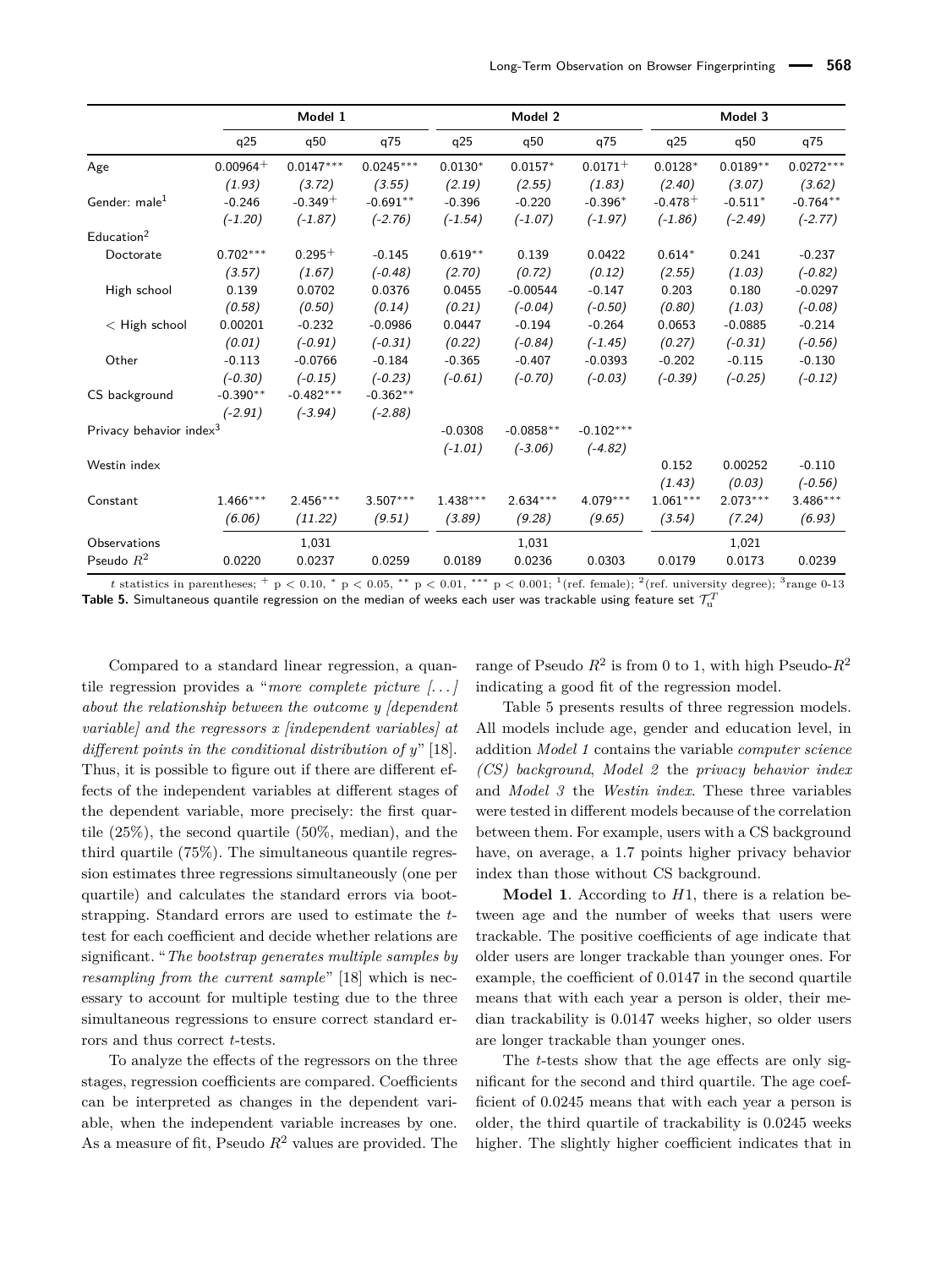the group of long trackability duration, older users are longer trackable.

For gender  $(H2)$ , a negative significant effect can be found for the third quartile. Thus, in the group of the longest trackable users, men are shorter trackable than women with a difference of 0.691 weeks. Significant effects for education (*H*3) can only be found between users with a PhD and a university degree for the first quartile. The first quartile of trackability is 0.7 weeks lower for users with a PhD than for those with a university degree.

According to the three significant negative coefficients in *Model 1*, users with a CS background (*H*4) are shorter trackable than those without: The duration differs from 0.39 to 0.482 and 0.362 weeks, concerning the first, second and third quartile.

**Model 2.** Here, the same variables are contained as in *Model 1* except for CS background, and the privacy behaviour index (H5) is considered additionally. Age, gender and education show the same effects as in *Model 1*. The coefficients of privacy behaviour index indicate that users differ in the second and third quartiles where those who exhibit more privacy-protecting behaviour are shorter trackable. The difference is 0.086 in the second and 0.102 in the third quartile.

**Model 3.** Besides age, gender and education, the Westin index  $(H6)$  is contained. There is no significant relation between the Westin index and trackability.

**Summary.** There are significant relations between trackability and age, gender, education level, CS background and privacy behaviour index. However, these effects are rather low: The independent variables influence the trackability duration only by some days. Also, the Pseudo  $R^2$  values as the measures of fit are quite low. To sum up, we could find some significant effects, but they only have low impact on the trackability duration.

## <span id="page-11-0"></span>**6 Users' Perspective**

Between December 27, 2017 and January 24, 2018, while the study was running for almost two years, we conducted a second user survey (Sec. [3.1.5\)](#page-5-0) to answer the research question RQ4 about users' perception of browser fingerprinting, applied countermeasures and impact of our study.

We recruited participants by sending an email to 760 study participants who were subscribed at that point in time, and 243 (32%) responded.

<span id="page-11-1"></span>

**Fig. 4.** Agreement w/ statements on browser fingerprinting (*N*=234)

We performed a qualitative content analysis [\[19\]](#page-16-20) of the free-text answers about the study impact. For each of the three questions, two researchers read the first 50 answers independently and identified categories for those answers. They then discussed their categories and compiled a codebook together before starting their initial coding for the first 50 answers of each question. Afterwards, they calculated *Cohen's Kappa κ* [\[20\]](#page-16-21) and discussed their initial coding results and disagreements. Then, they agreed on clearer category descriptions and coded all answers of each question. The achieved intercoder agreement was *excellent* ( $\kappa > 0.75$ ) for 16 out of 22 categories, and *good* ( $\kappa > 0.4$ ) for the remaining 6 categories [\[21\]](#page-16-22). Finally, remaining disagreements were discussed, so that full agreement could be reached.

### **6.1 Understanding, Concern, Protection**

234 participants indicated their agreement or disagreement with 8 items (Fig. [4\)](#page-11-1). 99.1% agreed that browser fingerprinting can be used by websites to recognize users. 79.5% indicated that they think they understand how browser fingerprinting works.

85.5% were concerned that websites and companies try to fingerprint their browser. 62.4% thought that most websites use browser fingerprinting, and 74.8% thought that the websites they frequently visit use it.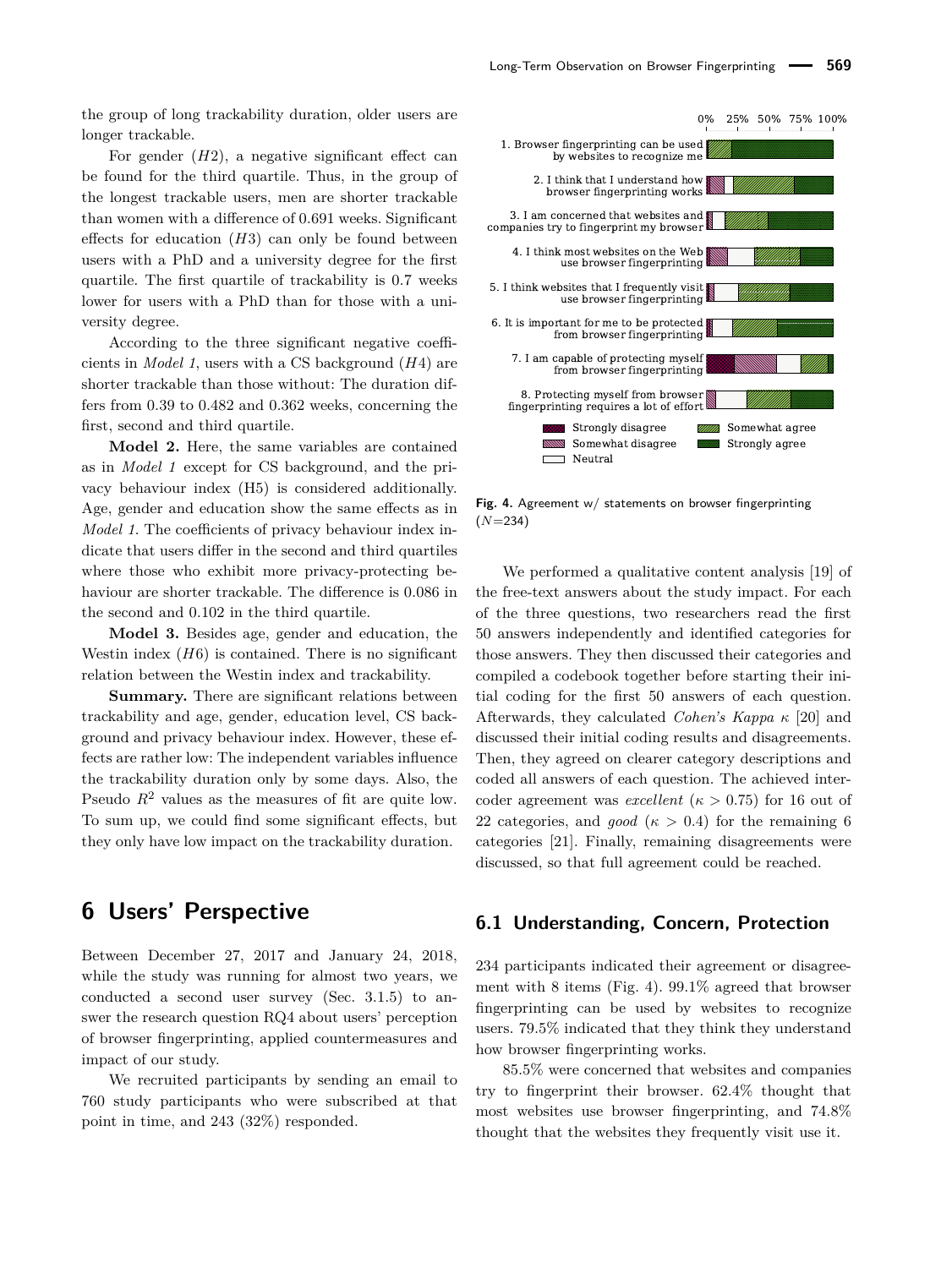### **6.2 New Insights and Experiences**

193 participants answered the question whether they experienced or learned something new by participating in our study on browser fingerprinting (see [Table 6\)](#page-13-0). 169 of them (87.6%) answered in the affirmative.

**"Yes" answers.** 75 users (44.4% of 169) stated *technical insights*. For example, P127, learned "*how easy it is to collect user data*", and P151 about "*IP address leakage over WebRTC*", which was one of the features we collected. 64 users (37.9%) experienced their *individual trackability*. Thus, P7 explained: "*It seems I'm easily recognizable when I browse the Internet*", and P29: "*I'm much more recognisable than I thought*".

33 users (19.5%) expressed *awareness*, e.g., P111 learned "*that browser fingerprints exist*" or P91 who learned: "*what fingerprinting actually means and whether it is good or negative*". Finally, 24 (14.2%) of the answers were about *countermeasures*. P38 said: "*[...]Apple's unification [of browser features] results in a worse recognition by websites*", and P67 realized: "*Without blocking JavaScript it is hard to stop fingerprinting*".

**"No" answers.** 24 participants stated that they did not learn or experienced anything new. 13 of them *did not receive enough information*. For instance, P12 '*[...] knew browser fingerprinting already*", and P98 would have liked "*[...] hints on how to protect myself* ". 10 users indicated that they *did not put enough attention or effort* into the study, such as P3 who "*only looked at the [fingerprinting] results*". 10 answers concerned *lack of background knowledge* to understand information that was provided during the study, e.g., P84: "*my knowledge of computers [...] is too low*".

### **6.3 Participants' Feelings**

Did participation in our study changed participants' thoughts or feelings regarding the Web? 166 participants answered this question (see [Table 7\)](#page-13-1).

**"Yes" answers.** 78 participants answered in the affirmative. Most stated that they *realized the consequences* of browser fingerprinting, and thus became disillusioned or disappointed about privacy. Thus, P133 said: "*I did not think that things with user tracking and all this stuff can be so bad. The era of digital human husbandry is here*". Participants also expressed their *insecurity or distrust*, such as P219 who feels "*more persecuted*" or P100 who thinks "*there is real concern that this could be used en masse in the future to track people*".

Some answers referred to *protection*, i.e., wanting countermeasures, or how countermeasures do not exist or perform badly. For instance, P144 expressed: "*Privacy is a real concern nowadays, and I don't think most people can take appropriate measures to protect themselves*". The users also said that they became more *vigilant*, such as P7 who tries to stay offline more often.

**"No" answers.** 68 of 88 users whose thoughts and feelings did not change were already aware of data collection, browser fingerprinting, or tracking, and thus experienced *no surprises*. Thus, P71 was aware of the "*sad state of internet tracking*" and P80 says that "*companies have always done everything to the disadvantage of their customers*". Some participants expressed their *helplessness* because they cannot escape data collection, whereas other users stated that they have *no problem with tracking*, because "*Advertising finances many free services and I don't want to pay for everything*" (P102).

### **6.4 Participants' Behavior**

We also asked participants whether they changed their behavior on the Web (see [Table 8\)](#page-14-1).

**"Yes" answers.** Out of 155 users, 53 said "yes". Most participants either *applied specific countermeasures* or changed their browsing behavior (*conscious browsing*). For example, P33 uses multiple profiles, P45 "*started to use Firefox for social media/websites that do a lot of tracking, alongside Google Chrome*"; P117 avoids "*unnecessary browsing*", and P4 started to "*block more [content] to browse more safely*".

Some users started *looking for protection*, i.e., either doing research or thinking about it, but not applying countermeasures yet. Others became *more cautious*, such as P143: "*I'm much more cautious with my data and closed my Facebook account after using it for 10 years*". Some users were *unspecific* about their behavior, just stating that they protect themselves.

**"No" answers.** Most respondents (102 out of 155) did not change their behavior. The main reason was the *lack of protection*: "*I believe my efforts are in vain and it is really up to the Browser Vendors and Website Hosters to do something.*" (P162). Other users think that they are *already protected*, e.g., they use only "trustworthy"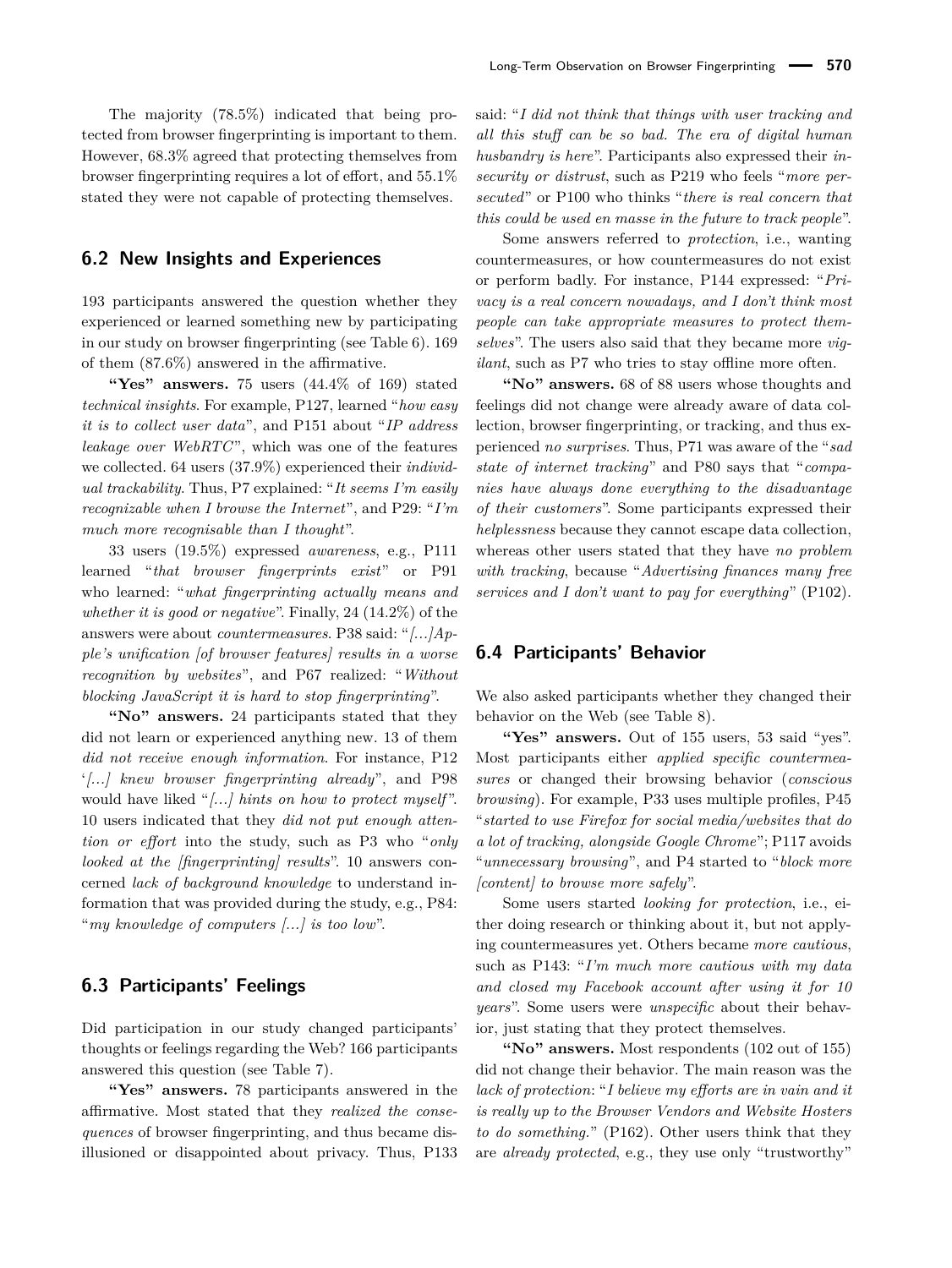<span id="page-13-0"></span>

|                    |        | Category                                                                      | $n_{\rm}$            | $\%$                         | $\kappa$                     | <b>Description</b>                                                                                                                                                                                                                                         |
|--------------------|--------|-------------------------------------------------------------------------------|----------------------|------------------------------|------------------------------|------------------------------------------------------------------------------------------------------------------------------------------------------------------------------------------------------------------------------------------------------------|
| ${\rm Y}{\rm ES}$  | 169)   | Technical insights<br>Individual trackability<br>Awareness<br>Countermeasures | 75<br>64<br>33<br>24 | 44.4<br>37.9<br>19.5<br>14.2 | 0.68<br>0.81<br>0.73<br>0.84 | Learned/experienced how fingerprinting works (details, statistics)<br>Affected by fingerprinting (e.g., uniqueness, recognizability, stability)<br>Gained/raised awareness on fingerprinting<br>Existence, effectiveness, or importance of countermeasures |
| $_{\rm N}^{\rm O}$ | ډ<br>Ń | Not enough information<br>Not enough attention/effort<br>Not enough knowledge | 13<br>10<br>10       | 54.2<br>41.7                 | 1.00<br>1.00<br>1.00         | Wished or expected more information (e.g., on fingerprinting details)<br>Did not pay enough attention to study details<br>Lack of background knowledge to understand provided information                                                                  |

Some answers were assigned to multiple categories

**Table 6.** Answer categories: Did you experience or learn something new by participating in our study?  $(N = 193)$ 

<span id="page-13-1"></span>

|                           |            | Category                                                                  | $\boldsymbol{n}$     | Z0                           | $\kappa$                     | <b>Description</b>                                                                                                                                                                                                                        |
|---------------------------|------------|---------------------------------------------------------------------------|----------------------|------------------------------|------------------------------|-------------------------------------------------------------------------------------------------------------------------------------------------------------------------------------------------------------------------------------------|
| ${\rm Y_{ES}}$            | $\sqrt{2}$ | Realized consequences<br>Insecurity & distrust<br>Protection<br>Vigilance | 47<br>19<br>14<br>12 | 60.3<br>24.4<br>17.9<br>15.4 | 0.76<br>0.77<br>0.83<br>0.79 | Disappointment about privacy (e.g., realized magnitude of tracking)<br>Feeling insecure, worried, distrustful, persecuted, or uncertain<br>Countermeasures do not exist or perform badly<br>Became (more) cautious while browsing the Web |
| $\mathsf{S}^{\mathsf{O}}$ | (88)<br>↖  | No surprises<br>Helplessness<br>No problem with tracking                  | 68                   | 77.3<br>8.0<br>8.0           | 0.88<br>0.82<br>0.71         | Already aware of data collection, browser fingerprinting, or tracking<br>Helplessness towards data collection and tracking<br>Tracking has beneficial aspects, or is not important                                                        |

Some answers were assigned to multiple categories

**Table 7.** Answer categories: Did your study participation change any of your thoughts or feelings regarding the Web? (*N* = 166)

websites (P16), or do not click on "dangerous links" (P141). Finally, some users did not change their behavior due to the *cost of protection*. P219 stated that "*the most effective ways to protect myself from fingerprinting are also quite invasive.*" and P94 is "*not sure how I could make my browser less unique while still continuing to use my browser for the things I want to do*".

### **6.5 Applied Countermeasures**

We asked participants whether they tried to protect themselves from browser fingerprinting, and if yes, which countermeasures they did apply  $(N = 118)$ . Below, we discuss categories of countermeasures that were applied by more than 5% of the users. We note that many users reported measures that do not protect from fingerprinting, although they are generally good security and privacy practices (see discussion in Sec. [7\)](#page-14-0).

**Browser extensions.** 38 respondents reported reasonable browser extensions such as *NoScript* or *uBlock* to reduce their fingerprintable features by blocking scripts on specific domains or in general. 10 respondents reported partly effective browser extensions such as *Privacy Badger* which detects and blocks canvas fingerprinting from third-party domains. 26 respondents reported extensions that provide no fingerprinting protection, such as *HTTPS Everywhere* or *CookieAutoDelete*.

**Browser settings.** Two participants hardened their browser by customizing its configuration (e.g., privacy.resistFingerprinting in about:config), and 19 participants reported browser settings that do not prevent fingerprinting, such as *Do-not-track*, or disabling third-party cookies.

**Disabling JavaScript.** Nine respondents disabled JavaScript either completely or partly for some websites and thus limited fingerprinting to HTTP features.

**Private browsing modes.** Eight participants used the *incognito* or *private browsing mode*, which does not protect from fingerprinting.

**Spoofing.** Six respondents spoofed their user-agent to hide their genuine browser and operating system. Unfortunately, spoofing can be detected and introduces inconsistencies that might make users distinguishable [\[14\]](#page-16-13).

**Tor browser**. 22 respondents used the Tor browser, which is reportedly the currently best countermeasure [\[22\]](#page-16-23) due to its unification approach and hardening.

**Multiple browsers and devices.** 22 respondents used different browsers/devices for specific tasks. Although this may separate identities exposed to websites, it does not prevent browser fingerprinting *per se*.

**Virtual private network.** 10 respondents used VPNs for browser fingerprinting protection. However, this only hides the client's IP address, but is ineffective against browser fingerprinting.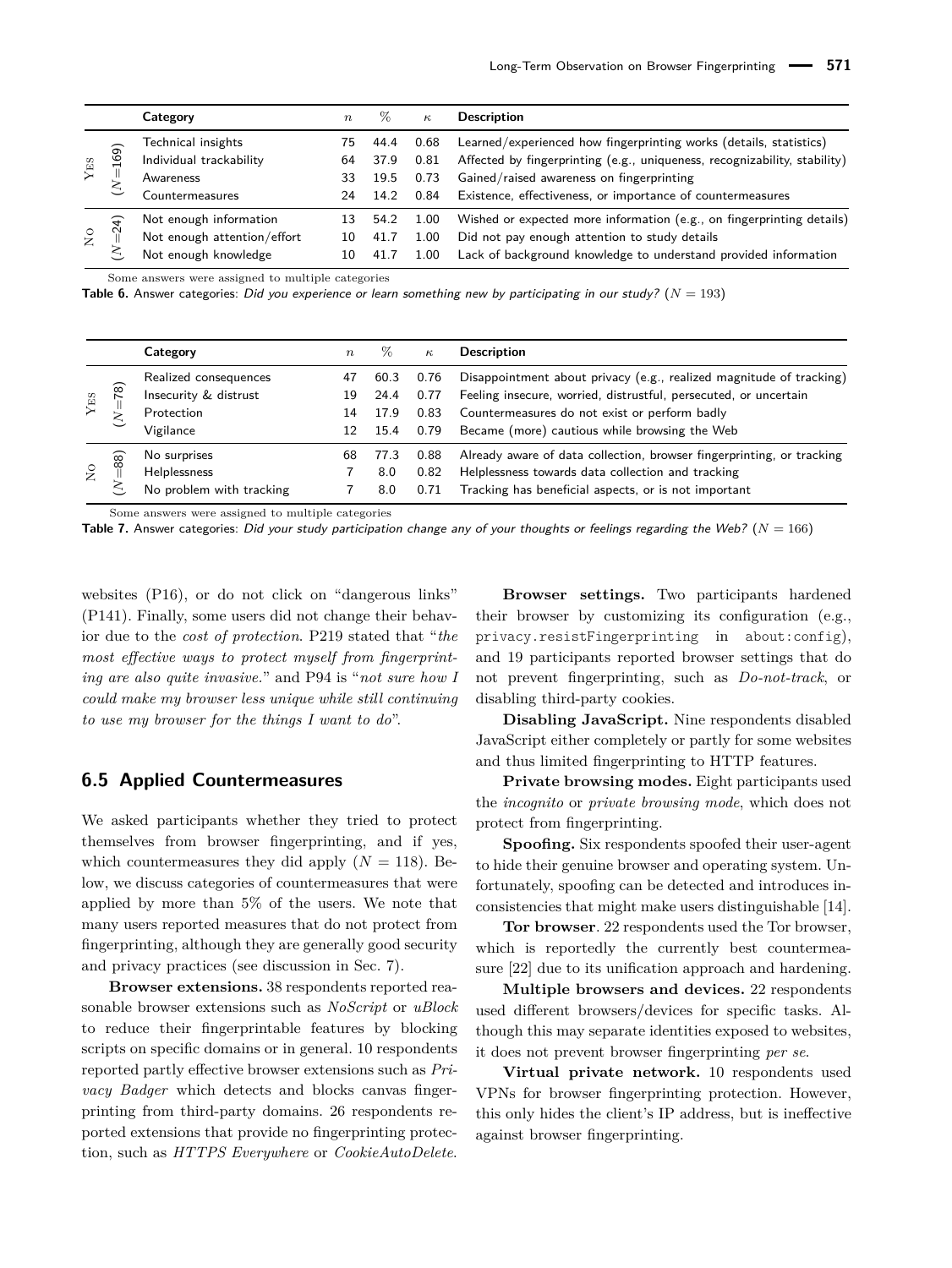<span id="page-14-1"></span>

|                |          | Category                | $\boldsymbol{n}$ | %    | $\kappa$ | <b>Description</b>                                                  |
|----------------|----------|-------------------------|------------------|------|----------|---------------------------------------------------------------------|
|                |          | Device-bound protection | 20               | 37.7 | 0.96     | Specific countermeasures (e.g., multiple devices/browsers/profiles) |
|                | 53)      | Conscious browsing      | 14               | 26.4 | 0.74     | Changed browsing behavior (e.g., not visiting certain websites)     |
| ${\rm YES}$    |          | Looking for protection  | 9                | 17.0 | 0.71     | Looking for or thinking about countermeasures                       |
|                | ∼        | More cautious           |                  | 13.2 | 0.85     | Being more cautious wo/ mentioning specific behavior                |
|                |          | Unspecific protection   |                  | 13.2 | 0.57     | Applying countermeasures or changing behavior but wo/ any details   |
|                | $\Omega$ | Lack of protection      | 37               | 36.3 | 0.87     | Not knowing how to protect oneself $/$ no (proper) defense          |
| $\overline{S}$ | 류        | Already protected       | 27               | 26.5 | 0.92     | Already cautious enough, or already applying countermeasures        |
|                | 2        | Cost of protection      | 16               | 15.7 | 0.89     | Not changing behaviour due to cost-benefit imbalance                |

Some answers were assigned to multiple categories

**Table 8.** Answer categories: Did your study participation change your behavior on the Web? ( $N = 155$ )

# <span id="page-14-0"></span>**7 Discussion**

**Formal Concepts.** Based on the definitions we proposed (Sec. [2.2\)](#page-2-0), a fingerprint is considered trackable if it is unique-by-entity and stable. An entity is considered trackable if it has at least one trackable fingerprint. Although the focus of this paper is on fingerprinting, which is a stateless tracking technique [\[10\]](#page-16-7), these definitions can also apply on stateful techniques. Tracking cookies, for example, must be unique-by-entity and stable to track individual entities over time.

In practice, adversaries may combine stateless and stateful tracking techniques when they need a certain level of ground truth. Furthermore, a unique stateful identifier can make up for a fingerprint that is (temporarily) not unique. If the goal of an adversary, however, is to distinguish different types of users, such as users with a specific operating system, specific browser language, or users that have visited a specific website at least once, a fingerprint or an identifier does not have to be unique-by-entity. Even if users might not be trackable individually due to being in an anonymity set of size *>*1 [\[11\]](#page-16-8), they remain distinguishable from others by being in this particular anonymity set.

**Users' Trackability.** Since our study enabled participants to use multiple browser and devices, we assessed their trackability using the average and maximum stabilities of their fingerprints (Sec. [4\)](#page-6-1).

Using feature sets from prior works [\[1,](#page-16-0) [4\]](#page-16-4) on our test set and considering splits for measurements of desktop and mobile devices as well as all measurements, 67.6%– 93.1% of the users were trackable. The mean stability of trackable fingerprints per user averaged to 3.1–3.4 weeks, and the maximum stability to 6.8–8.6 weeks.

Utilizing feature set optimization and crafting device-dependent and device-independent feature sets aiming for stability, we increased the mean stability per user averaged to 10.7–11.9 weeks, and to 20.2– 27.2 weeks for the most stable fingerprint per user with 64.6%–94.5% of the users being trackable.

Likewise, we confirmed the applicability of datadriven feature selection on the dataset of FP-STALKER.

Although the level of ground truth on our dataset is on user level, participants' alternating use of, for example, desktop and mobile browsers should have no qualitative impact on our results since such fingerprints are distinguishable even after stemming features, such as the user-agent string, and thus unlikely to be merged.

Our feature selection increases users' trackability, which has similar negative impact on privacy as the linking of fingerprints that change over time [\[1,](#page-16-0) [3\]](#page-16-3). We believe that both data-driven feature selection and fingerprint linkability should be considered in privacy assessments, as their combination provides a more realistic view on users' trackability.

Although we found significant relations between the trackability of users and their demographics and privacy behavior, the effect sizes were quite low. We did not find any correlations between users' trackability and their use of countermeasures. As our user sample is biased towards German tech-savvy, well educated male users, these relations should be re-examined on user samples that better represent the Internet population.

**Device-dependent Fingerprinting.** As shown in Appendix [C,](#page-17-1) some selected features (e.g., audio sample rate, accept-language) are similar for both desktop and mobile devices. Other features, e.g., based on Flash, were only picked for desktop devices due to lack of support on mobile devices. We argue that device-dependent fingerprinting is a reasonable strategy for trackers. In practice, such device-dependent feature sets require device type detection. This can only to a limited extend be counteracted by spoofing browser features, as spoofing may yield characteristic inconsistencies [\[14\]](#page-16-13).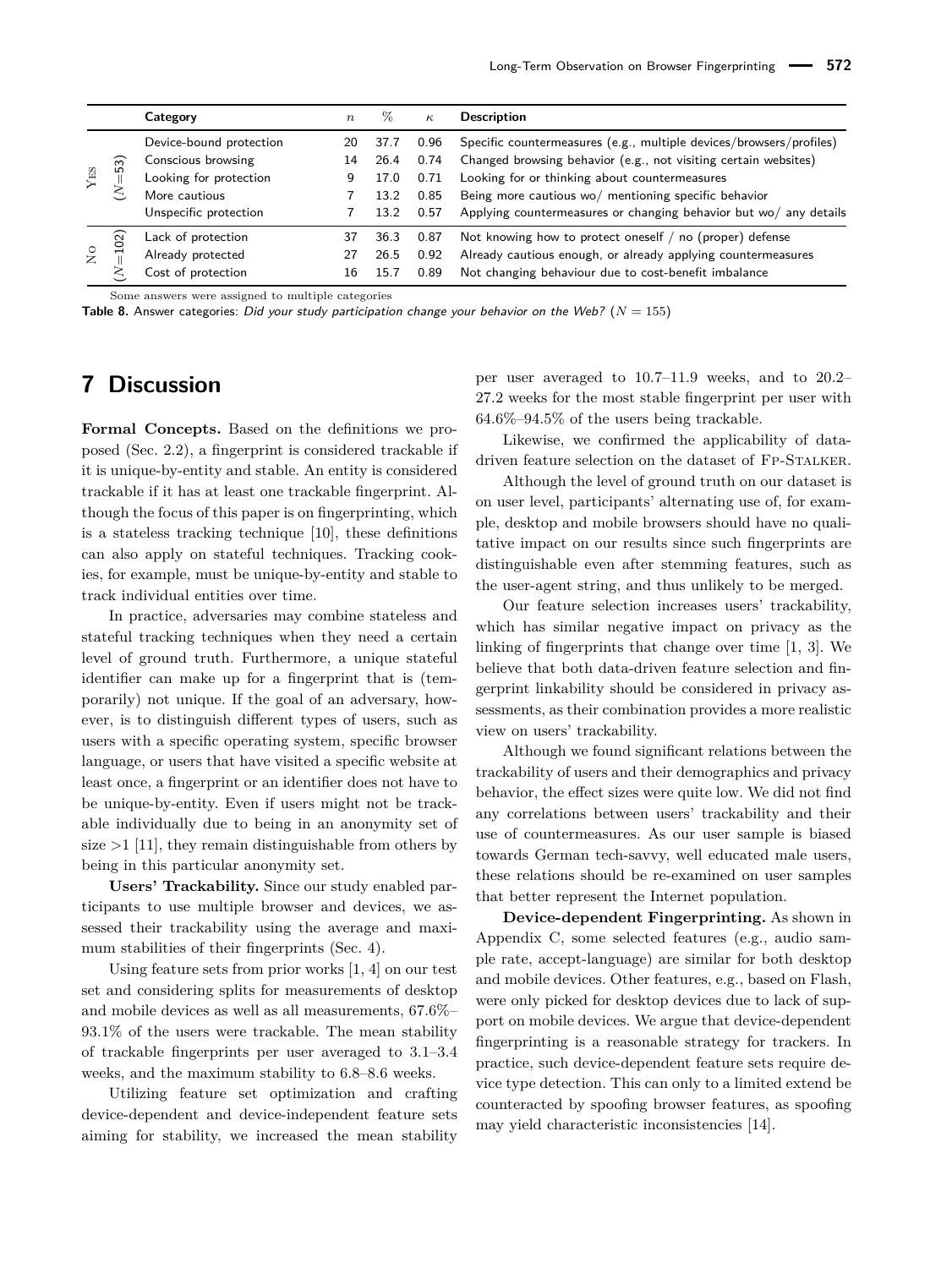**Feature Set Optimization.** We showed on two datasets the applicability of feature selection (Sec. [4.2\)](#page-7-2). However, our approach does not yield a one-fits-all feature set for every dataset. Its greedy algorithm may yield suboptimal results. Yet, we believe that the results enable new insights to the importance of features towards certain metrics on a given sample, such as the stability of fingerprints. The greediness of our method can be relaxed by not only yielding the first-best feature candidate for propagation, but all candidates of the same quality while maximizing (or minimizing) towards a given criterion and propagating them tree-wise. Exhaustive, non-greedy propagation could help to assess the (un)importance of features, and pre-filtering feature candidates supports the selection.

**Feature Coverage.** When we designed our study in 2015/16, the order of HTTP headers [\[4\]](#page-16-4) had not been discussed in related work yet and could thus not be considered in our evaluation in Sec. [4.2.1.](#page-7-3) We did not add new features during the ongoing study to have a consistent superset of features. However, we argue that this feature is unlikely to change the results significantly due to its low entropy [\[4\]](#page-16-4) and low feature importance [\[3\]](#page-16-3).

**Data Collection.** Most studies on browser fingerprinting are not performed in a real-world scenario without users' knowledge; thus, users behave differently [\[5\]](#page-16-10). Nonetheless, we have thoroughly filtered our data to reduce possible effects on our evaluations induced by participants' curiosity on becoming non-distinguishable.

The availability of data is essential for privacy research on browser fingerprints. Our participants could opt-in to contribute their measurements to a dataset for scientific purposes. This data, however, will be restricted to academia only (upon request) due to the abuse potential by parties not committed to users' privacy.

**Users' Perspective.** Participants in our study understood that browser fingerprinting can be used to track them, and the majority indicated that they understand how it works. Nevertheless, although we asked participants explicitly about protection against browser fingerprinting (Sec. [3.1.5\)](#page-5-0), a noticeable number of reported protection measures were ineffective against fingerprinting. This might indicate misconceptions about fingerprinting. However, there is also a reasonable chance that participants interpreted this question more broadly in terms of protecting their online behavior in general, and thus reported countermeasures against other forms of threats, such as stateful tracking.

The majority of users were concerned about browser fingerprinting, but they overestimated its prevalence on websites. They expressed that protection is important to them, but that it requires a lot of effort and they do not feel capable of protecting themselves.

The most reported impact of our study on users was awareness of how browser fingerprinting works and their individual trackability. Our study had no impact on most users' behavioral changes, as they reported the lack of protection, already being cautious, or the costbenefit imbalance of protection. On whether our study affected how users now feel or think about the Web, the respondents were divided: Most who affirmed it are now disappointment about the prevalence of tracking, and most who negated it were already aware about it.

# **8 Conclusion**

In this paper, we presented the results of a 3-year online study on browser fingerprinting with 1,304 participants. Our study is the first to establish ground truth on user level for long-term observations with multiple devices per user, and to provide information on the demographic representativeness of the dataset. Based on two user surveys, we studied users' privacy behavior, their perception of browser fingerprinting, the countermeasures they apply, and the impact of our study. We investigated the trackability of users, and proposed feature stemming and feature set optimization to assess fingerprint stability. Compiling device-dependent and device-independent feature sets, our method increased the mean stability of trackable fingerprints per user by factor 3 compared to existing feature sets [\[1,](#page-16-0) [4\]](#page-16-4) on our data, and by factor 2 on a public dataset [\[3\]](#page-16-3). Ten years after PANOPTICLICK raised awareness, the situation has not changed: Browser fingerprinting remains a threat to users' privacy. Hopefully, the twentieth anniversary will be more enjoyable.

# **Acknowledgements**

We thank Felix Freiling for simplifying the formalization in Section [2.2.](#page-2-0) We further thank the anonymous reviewers and our shepherd, Paul Syverson, for their thorough and valuable comments. This research received no specific grant from any funding agency in the public, commercial, or not-for-profit sectors.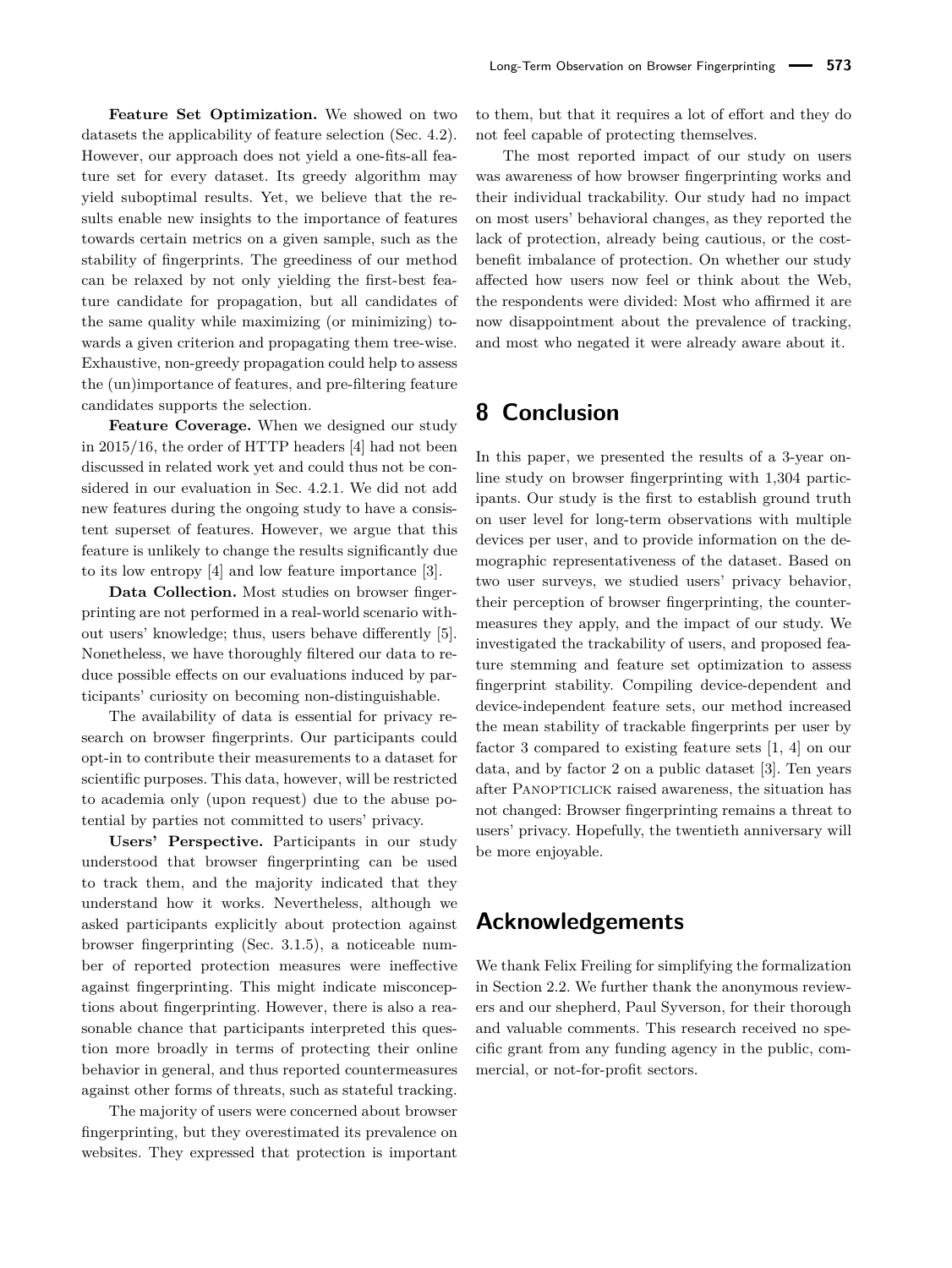# **References**

- <span id="page-16-0"></span>[1] P. Eckersley, "How unique is your web browser?," in Privacv Enhancing Technologies, 10th International Symposium, PETS 2010, Berlin, Germany, July 21-23, 2010. Proceedings, pp. 1–18, 2010.
- <span id="page-16-1"></span>[2] H. Tillmann, "Browser fingerprinting - tracking ohne spuren zu hinterlassen," Master's thesis, 2013.
- <span id="page-16-3"></span>[3] A. Vastel, P. Laperdrix, W. Rudametkin, and R. Rouvoy, "FP-STALKER: Tracking Browser Fingerprint Evolutions," in 2018 IEEE Symposium on Security and Privacy, SP 2018, Proceedings, 21-23 May 2018, San Francisco, California, USA, pp. 728–741, 2018.
- <span id="page-16-4"></span>[4] P. Laperdrix, W. Rudametkin, and B. Baudry, "Beauty and the Beast: Diverting Modern Web Browsers to Build Unique Browser Fingerprints," in IEEE Symposium on Security and Privacy, SP 2016, San Jose, CA, USA, May 22-26, 2016, pp. 878–894, 2016.
- <span id="page-16-10"></span>[5] A. Gómez-Boix, P. Laperdrix, and B. Baudry, "Hiding in the Crowd: An Analysis of the Effectiveness of Browser Fingerprinting at Large Scale," in Proceedings of the 2018 World Wide Web Conference on World Wide Web, WWW 2018, Lyon, France, April 23-27, 2018, pp. 309–318, 2018.
- <span id="page-16-2"></span>[6] D. Fifield and S. Egelman, "Fingerprinting Web Users Through Font Metrics," in Financial Cryptography and Data Security - 19th International Conference, FC 2015, San Juan, Puerto Rico, January 26-30, 2015, Revised Selected Papers, pp. 107–124, 2015.
- <span id="page-16-9"></span>[7] J. R. Mayer, "Any person... a pamphleteer: Internet Anonymity in the Age of Web 2.0," 2009. Bachelor's thesis: [https://jonathanmayer.org/publications/thesis09.pdf,](https://jonathanmayer.org/publications/thesis09.pdf) accessed on August 5, 2019.
- <span id="page-16-5"></span>[8] Y. Cao, S. Li, and E. Wijmans, "(Cross-)Browser Fingerprinting via OS and Hardware Level Features," in 24th Annual Network and Distributed System Security Symposium, NDSS 2017, San Diego, California, USA, February 26 - March 1, 2017, 2017.
- <span id="page-16-6"></span>[9] A. Cooper, H. Tschofenig, B. Aboba, J. Peterson, J. Morris, M. Hansen and R. Smith, "RFC 6973: Privacy Considerations for Internet Protocols," 2013. [https://tools.ietf.org/](https://tools.ietf.org/html/rfc6973) [html/rfc6973,](https://tools.ietf.org/html/rfc6973) accessed on August 7, 2019.
- <span id="page-16-7"></span>[10] J. R. Mayer and J. C. Mitchell, "Third-Party Web Tracking: Policy and Technology," in IEEE Symposium on Security and Privacy, SP 2012, 21-23 May 2012, San Francisco, California, USA, pp. 413–427, 2012.
- <span id="page-16-8"></span>[11] C. Díaz, S. Seys, J. Claessens, and B. Preneel, "Towards Measuring Anonymity," in Privacy Enhancing Technologies, Second International Workshop, PET 2002, San Francisco, CA, USA, April 14-15, 2002, Revised Papers, pp. 54–68, 2002.
- <span id="page-16-11"></span>[12] P. Laperdrix, B. Baudry, and V. Mishra, "FPRandom: Randomizing Core Browser Objects to Break Advanced Device Fingerprinting Techniques," in Engineering Secure Software and Systems - 9th International Symposium, ESSoS 2017, Bonn, Germany, July 3-5, 2017, Proceedings, pp. 97–114, 2017.
- <span id="page-16-12"></span>[13] A. Vastel, W. Rudametkin, and R. Rouvoy, "FP-TESTER: Automated Testing of Browser Fingerprint Resilience," in 2018 IEEE European Symposium on Security and Privacy

Workshops, EuroS&P Workshops 2018, London, United Kingdom, April 23-27, 2018, pp. 103–107, 2018.

- <span id="page-16-13"></span>[14] A. Vastel, P. Laperdrix, W. Rudametkin, and R. Rouvoy, "FP-SCANNER: The Privacy Implications of Browser Fingerprint Inconsistencies," in 27th USENIX Security Symposium, USENIX Security 2018, Baltimore, MD, USA, August 15-17, 2018., pp. 135–150, 2018.
- <span id="page-16-14"></span>[15] P. Kumaraguru and L. F. Cranor, Privacy Indexes: A Survey of Westin's Studies. 2005.
- <span id="page-16-16"></span>[16] J. B. Lovins, "Development of a Stemming Algorithm," Mech. Translat. & Comp. Linguistics, vol. 11, no. 1-2, pp. 22–31, 1968.
- <span id="page-16-18"></span>[17] L. Molina, L. Belanche, and A. Nebot, "Feature Selection Algorithms: A Survey and Experimental Evaluation," in IEEE International Conference on Data Mining, pp. 306– 313, 2002.
- <span id="page-16-19"></span>[18] A. C. Cameron and P. K. Trivedi, "Microeconometrics using Stata, revised edition," StataCorp LP, 2010.
- <span id="page-16-20"></span>[19] M. Schreier, Qualitative Content Analysis in Practice. Sage Publications, 2012.
- <span id="page-16-21"></span>[20] J. Cohen, "A Coefficient of Agreement for Nominal Scales," Educational and psychological measurement, vol. 20, no. 1, pp. 37–46, 1960.
- <span id="page-16-22"></span>[21] M. Banerjee, M. Capozzoli, L. McSweeney, and D. Sinha, "Beyond Kappa: A Review of Interrater Agreement Measures," Canadian journal of statistics, vol. 27, no. 1, pp. 3– 23, 1999.
- <span id="page-16-23"></span>[22] A. Datta, J. Lu, and M. C. Tschantz, "Evaluating Anti-Fingerprinting Privacy Enhancing Technologies," in The World Wide Web Conference, WWW 2019, San Francisco, CA, USA, May 13-17, 2019, pp. 351–362, 2019.

# <span id="page-16-15"></span>**A Demographic Profile**

[Table 9](#page-17-2) provides an overview on the demographics of our study participants within our evaluated dataset.

### <span id="page-16-17"></span>**B Feature Stemming**

[Table 10](#page-18-0) shows examples for *feature stemming* (see Subsection [4.1\)](#page-6-4) where both original feature values and their *stemmed* versions are shown.

Stemming includes deletion of version substrings, sorting of list-like values in alphabetical order, and assignment of IDs for plugins and MIME types using lowercase concatenations of their properties name, file and suffix, type, desc, respectively, while removing nonalphabetical characters.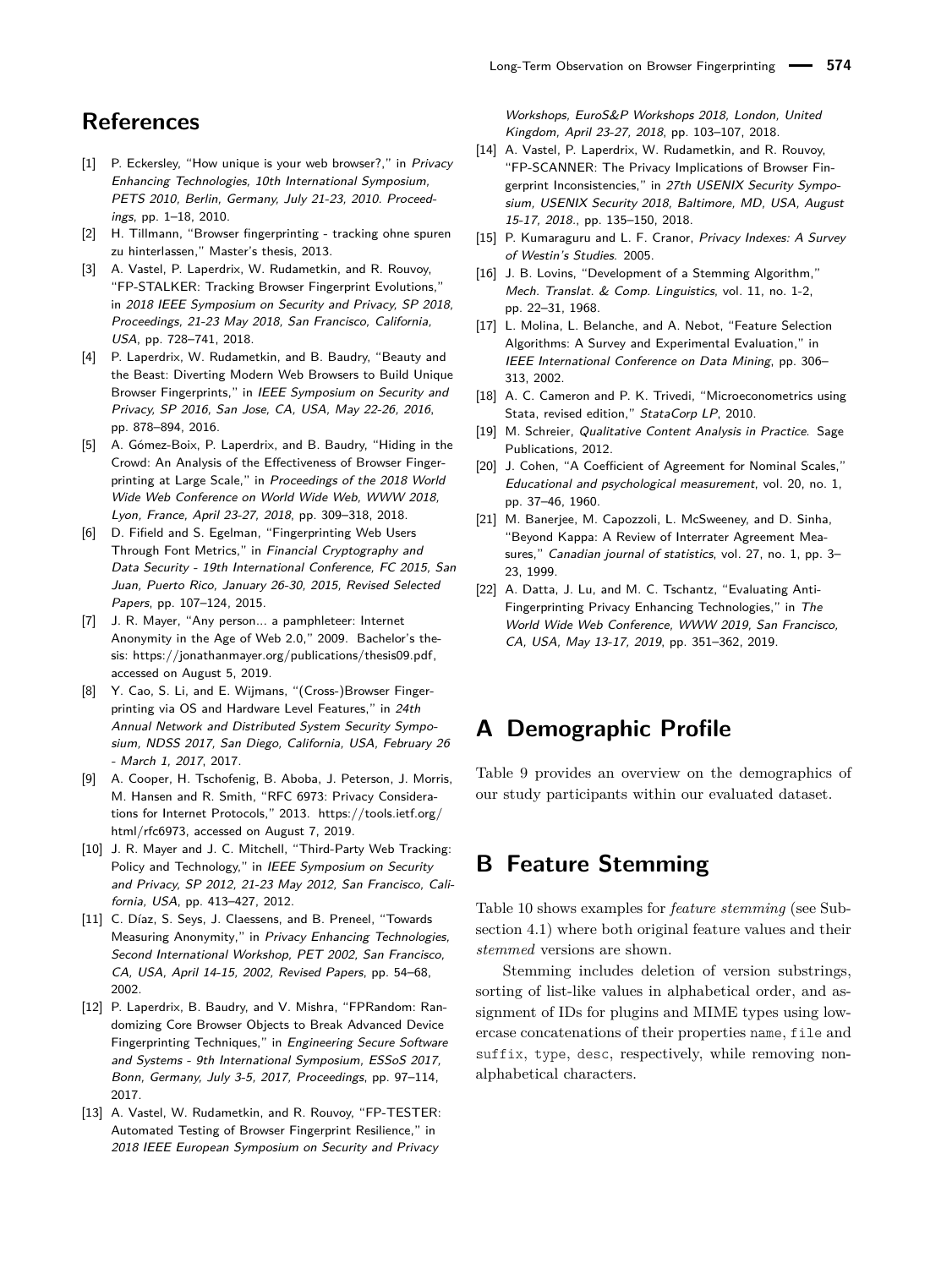<span id="page-17-2"></span>

|                               |                | total         |                | male     |                | female   | n/a              |          |
|-------------------------------|----------------|---------------|----------------|----------|----------------|----------|------------------|----------|
|                               | $\overline{n}$ | $\frac{0}{0}$ | $\overline{n}$ | rel. $%$ | 'n             | rel. $%$ | $\boldsymbol{n}$ | rel. $%$ |
| Data collection               |                |               |                |          |                |          |                  |          |
| participants                  | 1,304          | 100.0         | 998            | 76.5     | 249            | 19.1     | 57               | 4.4      |
| measurements                  | 88,088         | 100.0         | 68,968         | 78.3     | 16,445         | 18.7     | 2,675            | 3.0      |
| Age                           |                |               |                |          |                |          |                  |          |
| Under 18                      | 4              | 0.3           | 3              | 0.3      | 0              | 0.0      | 1                | 1.8      |
| 18-29                         | 324            | 24.8          | 261            | 26.2     | 57             | 22.9     | 6                | 10.5     |
| 30-49                         | 524            | 40.2          | 412            | 41.3     | 108            | 43.4     | 4                | 7.0      |
| 50-64                         | 277            | 21.2          | 214            | 21.4     | 62             | 24.9     | $\mathbf 1$      | 1.8      |
| 65 and over                   | 109            | 8.4           | 90             | 9.0      | 19             | 7.6      | $\mathbf 0$      | 0.0      |
| n/a                           | 66             | 5.1           | 18             | 1.8      | 3              | 1.2      | 45               | 78.9     |
|                               | 1,304          | 100.0         | 998            | 100.0    | 249            | 100.0    | 57               | 100.0    |
| <b>Education</b>              |                |               |                |          |                |          |                  |          |
| Less than high school         | 124            | 9.5           | 82             | 8.2      | 40             | 16.1     | $\overline{2}$   | 3.5      |
| High school                   | 130            | 10.0          | 106            | 10.6     | 23             | 9.2      | $\mathbf 1$      | 1.8      |
| University degree             | 731            | 56.1          | 580            | 58.1     | 144            | 57.8     | $\overline{7}$   | 12.3     |
| Doctorate                     | 114            | 8.7           | 86             | 8.6      | 26             | 10.4     | $\overline{2}$   | 3.5      |
| Other                         | 34             | 2.6           | 24             | 2.4      | 10             | 4.0      | 0                | 0.0      |
| n/a                           | 171            | 13.1          | 120            | 12.0     | 6              | 2.4      | 45               | 78.9     |
|                               | 1,304          | 100.0         | 998            | 100.0    | 249            | 100.0    | 57               | 100.0    |
| Occupation                    |                |               |                |          |                |          |                  |          |
| pupil                         | 23             | 1.8           | 21             | 2.1      | 0              | 0.0      | $\overline{2}$   | 3.5      |
| student                       | 329            | 25.2          | 259            | 26.0     | 65             | 26.1     | 5                | 8.8      |
| selfemployed                  | 120            | 9.2           | 105            | 10.5     | 14             | 5.6      | $\mathbf 1$      | 1.8      |
| employee                      | 622            | 47.7          | 481            | 48.2     | 138            | 55.4     | 3                | 5.3      |
| homemaker                     | 12             | 0.9           | 4              | 0.4      | 8              | 3.2      | $\mathbf 0$      | 0.0      |
| pensioner                     | 73             | 5.6           | 61             | 6.1      | 12             | 4.8      | 0                | 0.0      |
| unemployed                    | 12             | 0.9           | 12             | 1.2      | 0              | 0.0      | 0                | 0.0      |
| other                         | 30             | 2.3           | 23             | 2.3      | 6              | 2.4      | $\mathbf 1$      | 1.8      |
| n/a                           | 83             | 6.4           | 32             | 3.2      | 6              | 2.4      | 45               | 78.9     |
|                               | 1,304          | 100.0         | 998            | 100.0    | 249            | 100.0    | 57               | 100.0    |
| <b>Background</b>             |                |               |                |          |                |          |                  |          |
| Computer science              | 750            | 57.5          | 637            | 63.8     | 94             | 37.8     | 19               | 33.3     |
| Non-CS                        | 513            | 39.3          | 351            | 35.2     | 153            | 61.4     | 9                | 15.8     |
| n/a                           | 41             | 3.1           | 10             | 1.0      | $\overline{2}$ | 0.8      | 29               | 50.9     |
|                               | 1,304          | 100.0         | 998            | 100.0    | 249            | 100.0    | 57               | 100.0    |
| <b>Browser Fingerprinting</b> |                |               |                |          |                |          |                  |          |
| Knew before                   | 893            | 68.5          | 749            | 75.1     | 119            | 47.8     | 25               | 43.9     |
| Did not knew before           | 382            | 29.3          | 249            | 24.9     | 130            | 52.2     | 3                | 5.3      |
| n/a                           | 29             | 2.2           | 0              | 0.0      | 0              | 0.0      | 29               | 50.9     |
|                               | 1,304          | 100.0         | 998            | 100.0    | 249            | 100.0    | 57               | 100.0    |

**Table 9.** Demographic profile of participants in our final dataset

# <span id="page-17-1"></span>**C Feature Set Optimization**

# <span id="page-17-0"></span>**D Features**

The feature sets crafted using data-driven feature selection (see Section [4.2\)](#page-7-2) is shown in Table [11:](#page-19-1) devicedependent and device-independent feature sets, each optimized towards the number of trackable participants, and towards the avg. stability of trackable fingerprints.

Due to the sheer amount of 305 browser features that were either collected or derived from existing ones, we report them online: https://browserfingerprint.cs.fau.de/paper/pets-2020/artifacts/.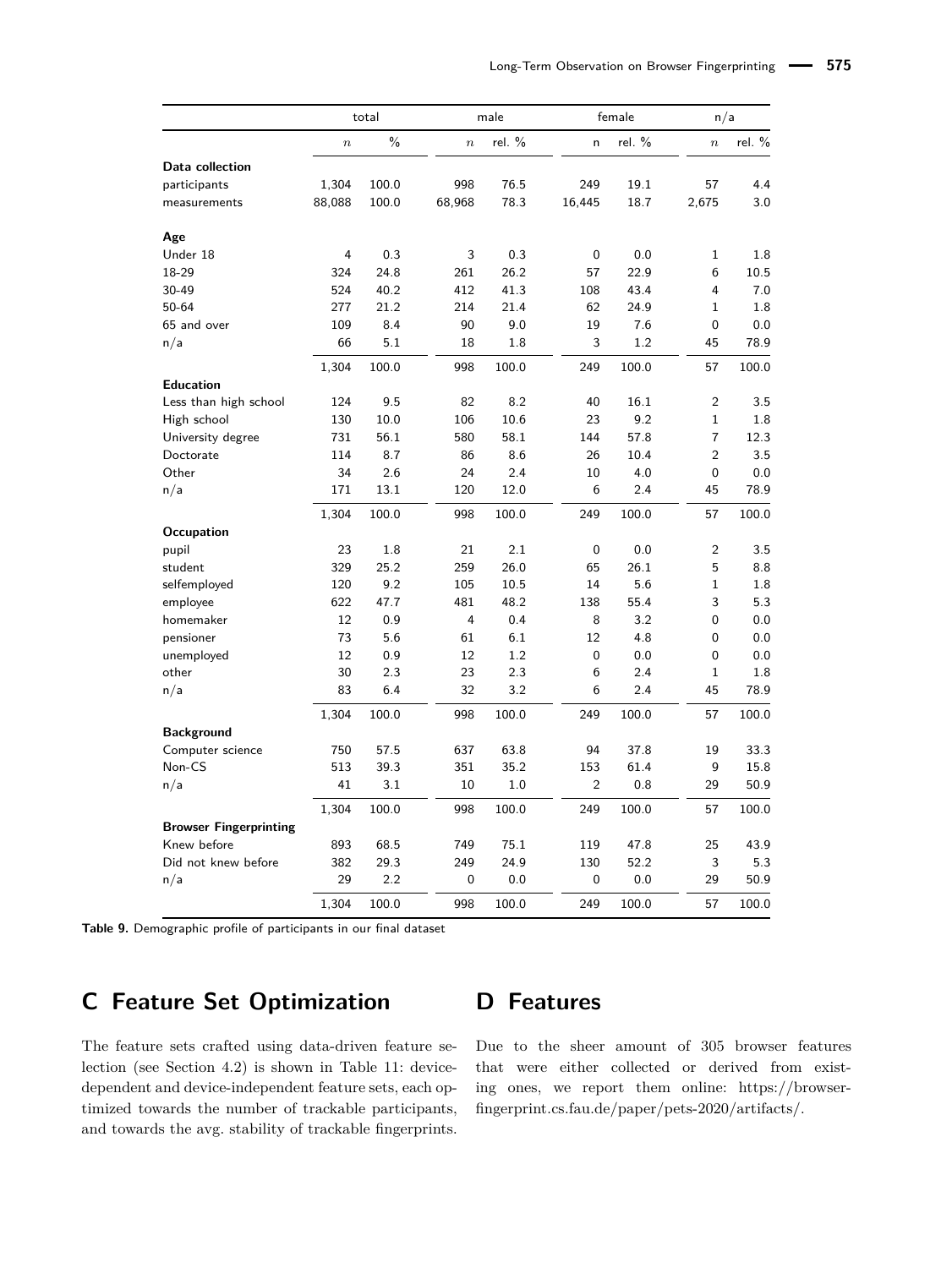<span id="page-18-0"></span>

| <b>Feature</b>                      | Raw value                                                                                                                                                                                                       | <b>Stemmed value</b>                                                                                |  |  |  |
|-------------------------------------|-----------------------------------------------------------------------------------------------------------------------------------------------------------------------------------------------------------------|-----------------------------------------------------------------------------------------------------|--|--|--|
| User-Agent (HTTP)                   | Mozilla/5.0 (Linux; Android 7.0; SM-G920F<br>Build/NRD90M) AppleWebKit/537.36 (KHTML,<br>like Gecko) Chrome/59.0.3071.125 Mobile<br>Safari/537.36                                                               | Mozilla (Linux; Android; SM-G920F Build)<br>AppleWebKit (KHTML, like Gecko) Chrome<br>Mobile Safari |  |  |  |
| navigator. languages $(JS)$         | de, en-US, en                                                                                                                                                                                                   | de, en, en-US                                                                                       |  |  |  |
| navigator. plugins $(JS)$           | [{'file': 'npIntelWebAPIUpdater.dll',<br>'name': 'Intel® Identity Protection<br>Technology', 'desc': 'Intel web components<br>updater - Installs and updates the Intel<br>web components', 'ver': '5.0.9.0'}, ] | ['intelidentityprotectiontechnology/<br>npintelwebapiupdater.dll', ]                                |  |  |  |
| $\alpha$ navigator.mimeTypes $(JS)$ | [{'desc': 'OpenXPS document', 'suffixes':<br>'oxps', 'type': 'application/oxps'},<br>{'desc':'XPSdocument','suffixes':'xps'<br>,'type':'application/vnd.ms-xpsdocument'}<br>. 1                                 | ['oxps/applicationoxps/openxpsdocument',<br>'xps/applicationvndmsxpsdocument/<br>xpsdocument', ]    |  |  |  |

**Table 10.** Examples for feature stemming